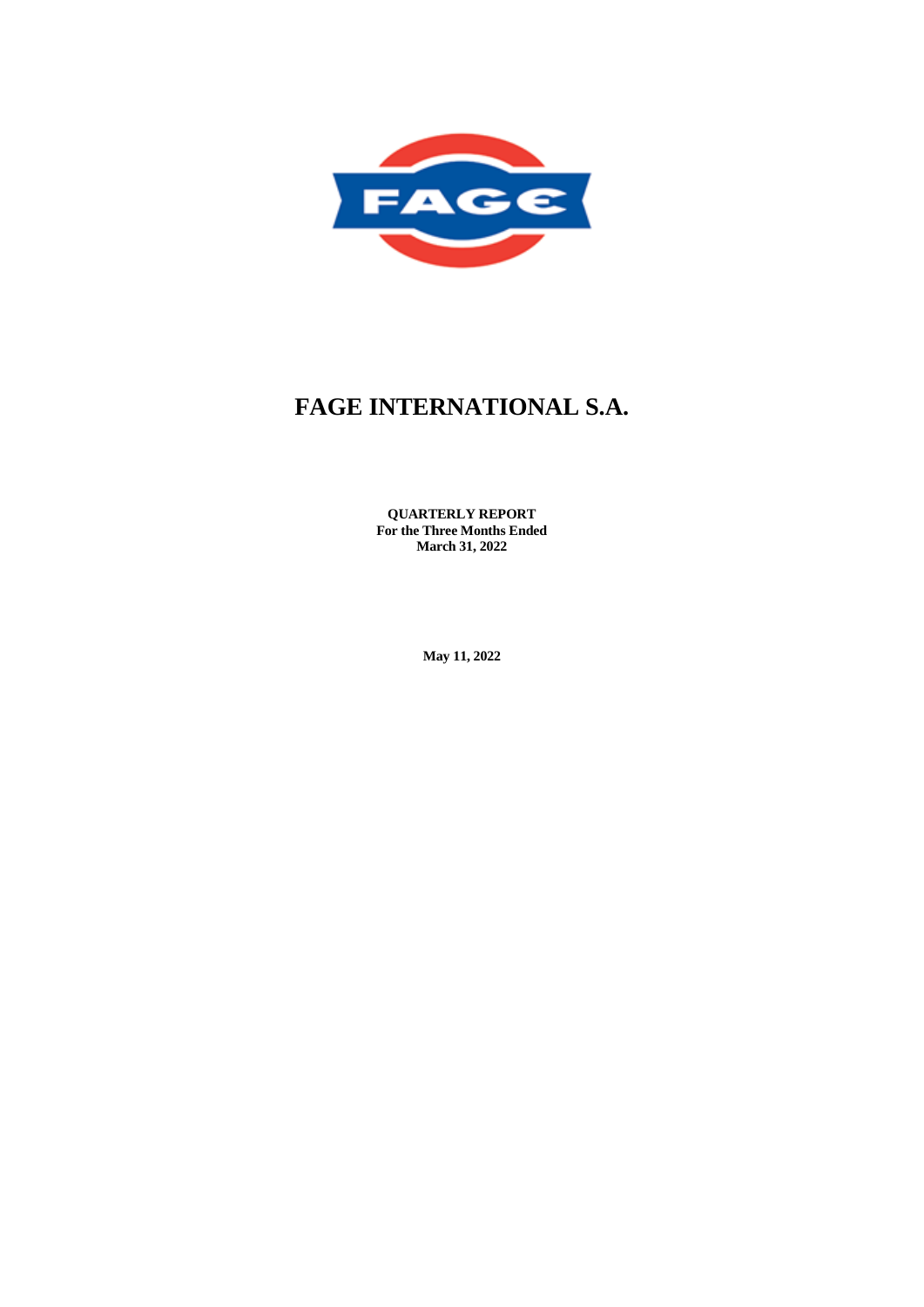This report (the "Quarterly Report") sets forth certain information regarding the financial condition and results of operations of FAGE International S.A. and its subsidiaries (the "FAGE Group") for the three months ended March 31, 2022. The Quarterly Report includes a review, in English, of the FAGE Group's unaudited financial information and analysis for the first quarter of 2022 as well as certain other information.

The following unaudited financial statements in the opinion of the management reflect all necessary adjustments (which include only normal recurring adjustments) necessary for a fair presentation of the FAGE Group's financial position, results of operations and cash flows for the periods presented.

For a description of accounting policies see Notes to the Consolidated Financial Statements in the FAGE Group's 2021 Annual Report.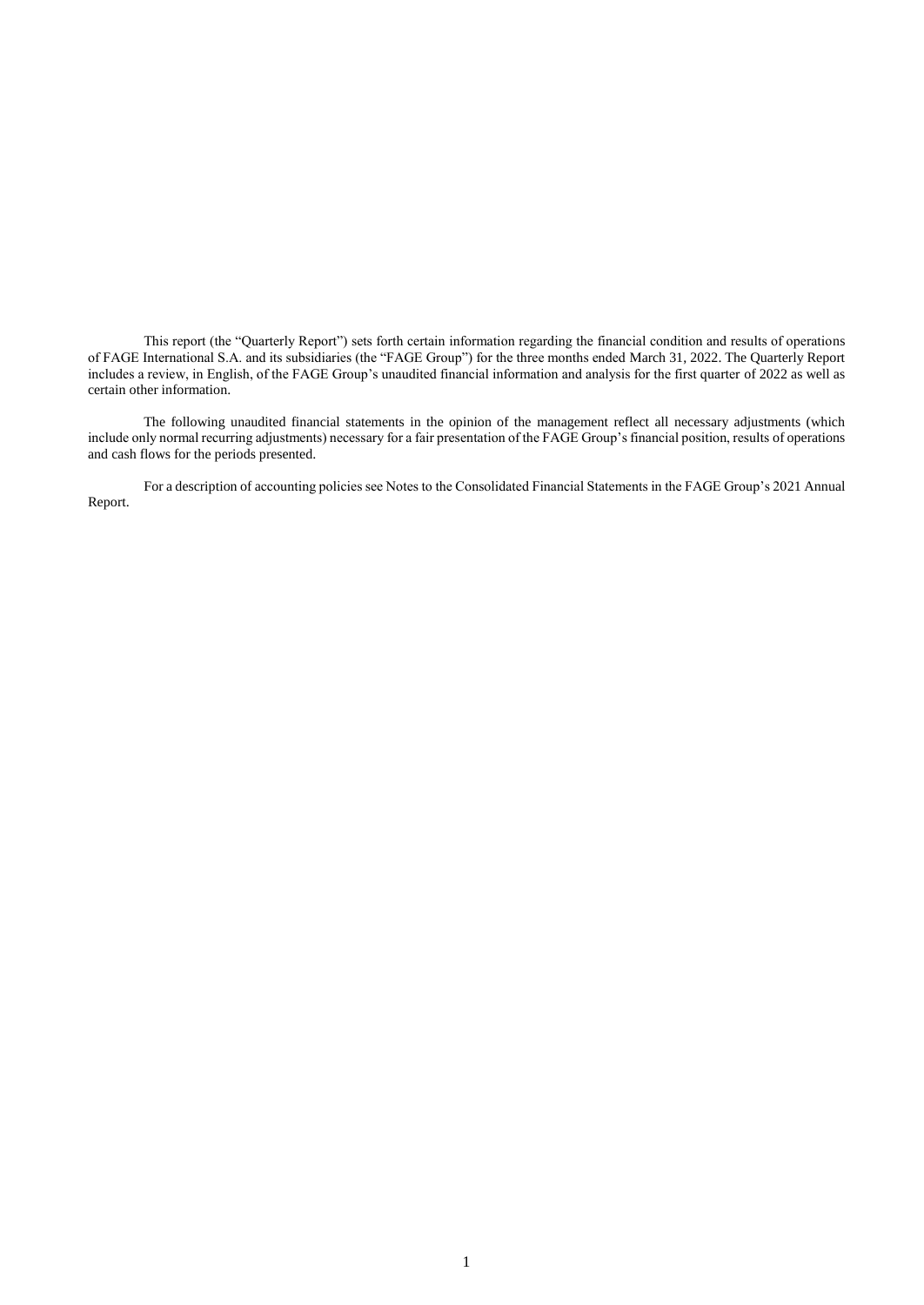## **Summary Analysis of Senior Notes Issued by FAGE INTERNATIONAL S.A. and FAGE USA DAIRY INDUSTRY, INC.**

On August 3, 2016, FAGE International S.A. ("FAGE International") and FAGE USA Dairy Industry, Inc. ("FAGE USA" and together with FAGE International, the "Issuers") issued \$420,000,000 principal amount of their 5.625% Senior Notes due 2026 (the "Senior Notes") under an indenture, dated as of August 3, 2016 (the "Indenture"), by and among the Issuers, FAGE Greece Dairy Industry Single Member S.A. ("FAGE Greece"), as guarantor, The Bank of New York Mellon, acting through its London Branch, as trustee, The Bank of New York Mellon, as paying and transfer agent, and The Bank of New York Mellon (Luxembourg) S.A., as registrar. As of March 31, 2022, an aggregate principal amount of \$288.4 million of the Senior Notes remained outstanding.

The Senior Notes have not been, nor will they be, registered under the U.S. Securities Act of 1933, as amended (the "Securities Act"), or any state securities laws and, unless so registered, may not be offered or sold except pursuant to an exemption from, or in a transaction not subject to, the registration requirements of the Securities Act and applicable state securities laws. Accordingly, the Senior Notes were offered and sold only to "Qualified Institutional Buyers" (as defined in Rule 144A under the Securities Act) and pursuant to offers and sales occurring outside the United States within the meaning of Regulation S under the Securities Act. The Indenture is not required to be, nor will it be, qualified under the U.S. Trust Indenture Act of 1939, as amended.

A copy of the Indenture is available from FAGE International upon request. This Quarterly Report is being provided to holders of the Senior Notes pursuant to Section 4.02 of the Indenture.

FAGE International is a public limited company (société anonyme) incorporated under the laws of Luxembourg on September 25, 2012. Its registered office is located at 145, Rue du Kiem, L-8030 Strassen, Grand Duchy of Luxembourg. FAGE International has a share capital of \$1,000,000 and is registered with the Luxembourg Register of Commerce and Companies under number B 171651. FAGE International's website i[s home.fage.](http://home.fage/) The reference to this website is an inactive textual reference only and none of the information contained on this website is incorporated into this Quarterly Report. References to the FAGE Group include, unless the context requires otherwise, FAGE International and its consolidated subsidiaries FAGE USA Dairy Industry, Inc., FAGE Greece Dairy Industry Single Member S.A. and FAGE U.K. Limited. The FAGE Group operates principally in the United States, the Hellenic Republic, also known as Greece, Luxembourg and the United Kingdom.

FAGE USA is a corporation which is organized under the laws of the State of New York and was incorporated on February 17, 2005. Its principal place of business is 1 Opportunity Drive, Johnstown Industrial Park, Johnstown, New York 12095, U.S.A. FAGE USA's U.S. Employer Identification Number is 83-0419718. FAGE USA is wholly owned by FAGE International.

FAGE Greece is a public limited company (société anonyme) which is organized under the laws of the Hellenic Republic and was incorporated on December 30, 1977. Its principal place of business is located at 35 Hermou Street, 144 52 Metamorfossi, Athens, Greece. FAGE Greece's Greek tax identification number is 094061540.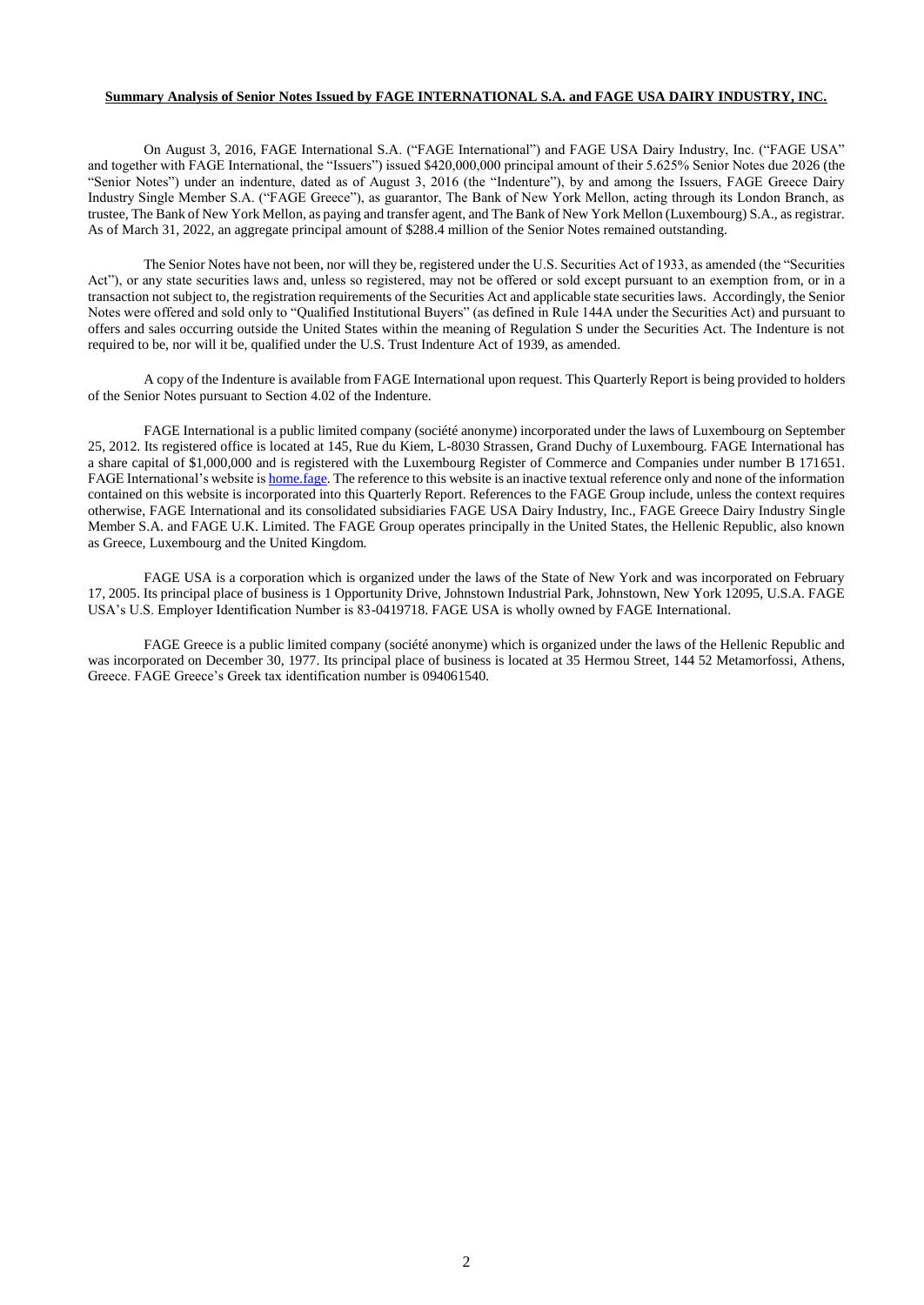## **INFORMATION REGARDING FORWARD-LOOKING STATEMENTS**

This Quarterly Report contains forward-looking statements. The following cautionary statements identify important factors that could cause our actual results to differ materially from those projected in the forward-looking statements made in this Quarterly Report. Any statements that are not statements of historical fact, including statements about our expectations, beliefs, plans, objectives, assumptions or future events or performance, are forward-looking in nature. These forward-looking statements include statements regarding: our financial position; our expectations concerning future operations, strategy, margins, profitability, liquidity and capital resources; other plans and objectives for future operations; and all other statements that are not historical facts. These statements are often, but not always, made through the use of words or phrases such as "will likely result," "are expected to," "will continue," "believe," "is anticipated," "estimated," "intends," "expects," "plans," "seek," "projection," "future," "objective," "probable," "target," "goal," "potential," "outlook" and similar expressions. These statements involve estimates, assumptions and uncertainties which could cause actual results to differ materially from those expressed. We have based these forward-looking statements on our current expectations and projections about future events. Although we believe that these statements are based on reasonable assumptions, they are subject to numerous factors, risks and uncertainties that could cause actual outcomes and results to be materially different from those projected. It is also possible that any or all of the events described in forward-looking statements may not occur.

Any forward-looking statements are qualified in their entirety by reference to the factors discussed throughout this Quarterly Report. Among the key factors that may have a direct bearing on our results of operations are:

- risks associated with our high leverage and debt service obligations;
- the impact of restrictive debt covenants on our operating flexibility;
- uncertainties associated with general economic and political conditions in Greece, across Europe and in the United States;
- factors affecting our ability to compete in a competitive market;
- consumer demand for our products and loyalty to our brands;
- prices of raw materials that we use in our products;
- terrorist attacks or acts of war may impact our company and harm our business, operating results and financial condition;
- currency exchange rates and their effects on our financial condition, business and results of operations;
- the impact of present or future government regulations affecting our operations in the countries where we operate;
- uncertainties associated with our ability to implement our business strategy, including our expansion in the United States;
- any event that could have a material adverse effect on our brands or reputation, such as product contamination or protracted quality control difficulties;
- The ongoing conflict between Russia and Ukraine may affect the Group's costs, which may have an effect on the Group's results; and
- uncertainties resulting from the COVID-19 pandemic.

Because the risk factors referred to in this Quarterly Report could cause actual results or outcomes to differ materially from those expressed in any forward-looking statements made in this Quarterly Report by us or on our behalf, you should not place undue reliance on any of these forward-looking statements. Further, any forward-looking statement speaks only as of the date on which it is made, and we undertake no obligation to update any forward-looking statement to reflect events or circumstances after the date on which the statement is made or to reflect the occurrence of unanticipated events. New factors will emerge in the future, and it is not possible for us to predict which factors they will be. In addition, we cannot assess the impact of each factor on our business or the extent to which any factor, or combination of factors, may cause actual results to differ materially from those described in any forward-looking statements.

In addition, this Quarterly Report contains certain information concerning the Greek, EU and U.S. markets for dairy products that is forward-looking in nature and is based on a variety of assumptions regarding the ways and trends in which these markets will develop in the future. In certain cases, these assumptions have been derived from independent market research referred to in this Quarterly Report. Some market information is also based on our good faith estimates or derived from our review of internal surveys and statistics and our own knowledge of market conditions. If any of the assumptions regarding the dairy markets in which we operate are incorrect, actual market results could be different from those predicted. Although we do not know what impact any such differences may have on our business, our future results of operations and financial condition could be materially and adversely affected. Any statements regarding past trends or activities should not be taken as a representation that such trends or activities will continue in the future. Investors are urged to review carefully and consider the various disclosures made in this Quarterly Report that attempt to advise them of the factors affecting our business.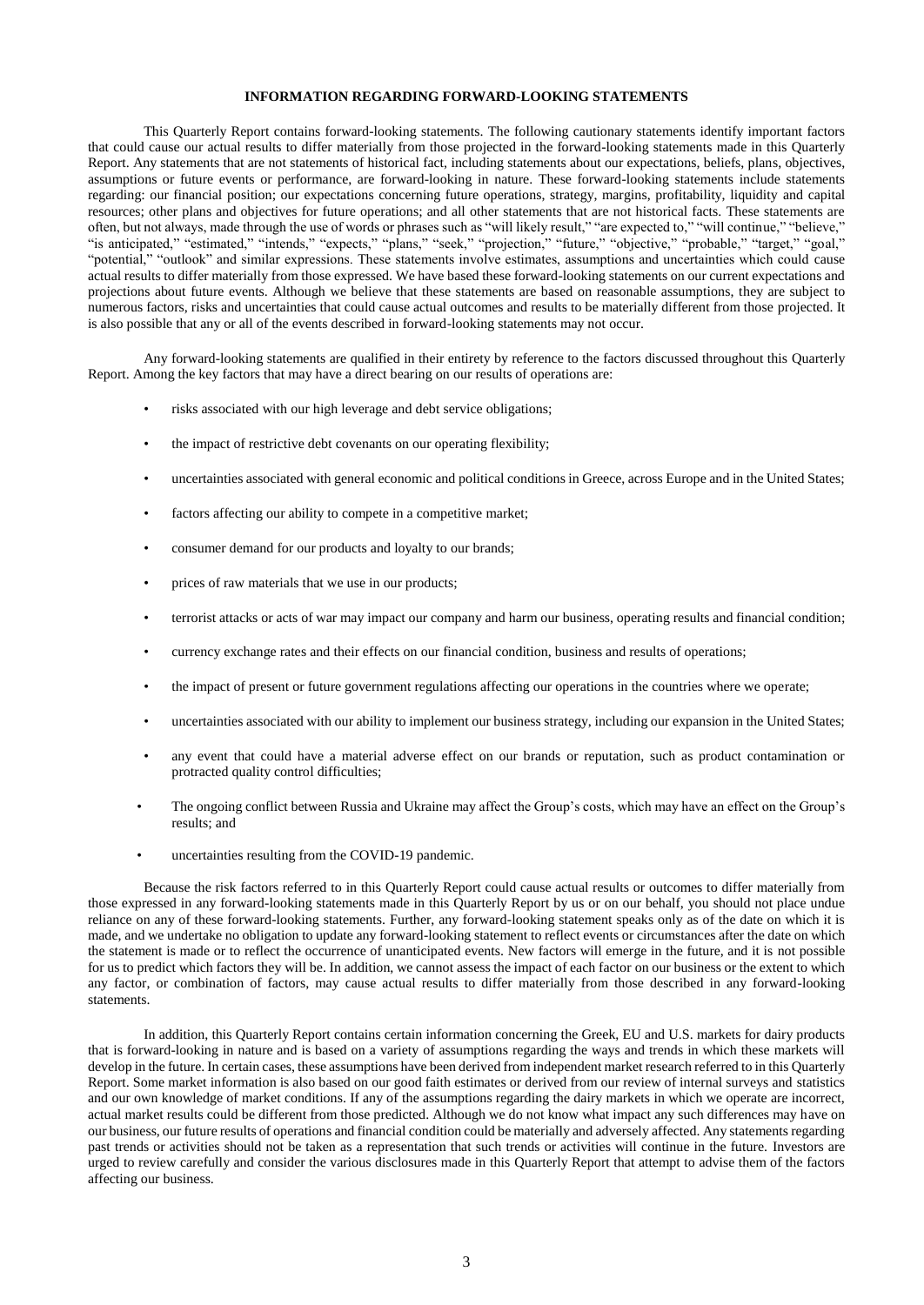## **DEFINITIONS**

The following terms used in this Quarterly Report have the meanings assigned to them below:

| "Euro", "euro", "EUR" or " $\epsilon$ " | Euro, the currency of the European Union member states participating in the European       |
|-----------------------------------------|--------------------------------------------------------------------------------------------|
|                                         | Monetary Union.                                                                            |
| "FAGE International"                    | FAGE International S.A., one of the Issuers of the Senior Notes.                           |
|                                         | FAGE Greece Dairy Industry Single Member S.A., the Guarantor of the Senior Notes.          |
|                                         | FAGE International S.A., one of the Issuers of the Senior Notes, and its consolidated      |
| "FAGE Group", "Group", "we",            | subsidiaries described collectively as a corporate group except where the context requires |
|                                         | otherwise.                                                                                 |
|                                         | FAGE USA Dairy Industry, Inc., one of the Issuers of the Senior Notes.                     |
|                                         | FAGE Greece.                                                                               |
|                                         | International Financial Reporting Standards issued by the International Accounting         |
|                                         | Standards Board (IASB) as endorsed by the EU.                                              |
|                                         | The indenture governing the Senior Notes.                                                  |
|                                         | FAGE International and FAGE USA.                                                           |
| "pounds", "GBP" or " $\pounds$ "        | Pounds sterling, the currency of the United Kingdom.                                       |
|                                         | The 5.625% Senior Notes due 2026 issued by FAGE International and FAGE USA on              |
|                                         | August 3, 2016 pursuant to the Indenture.                                                  |
| "U.S. dollar", "USD", "\$" or           |                                                                                            |
|                                         | United States dollar, the currency of the United States of America.                        |
|                                         | Accounting principles generally accepted in the United States of America.                  |
|                                         |                                                                                            |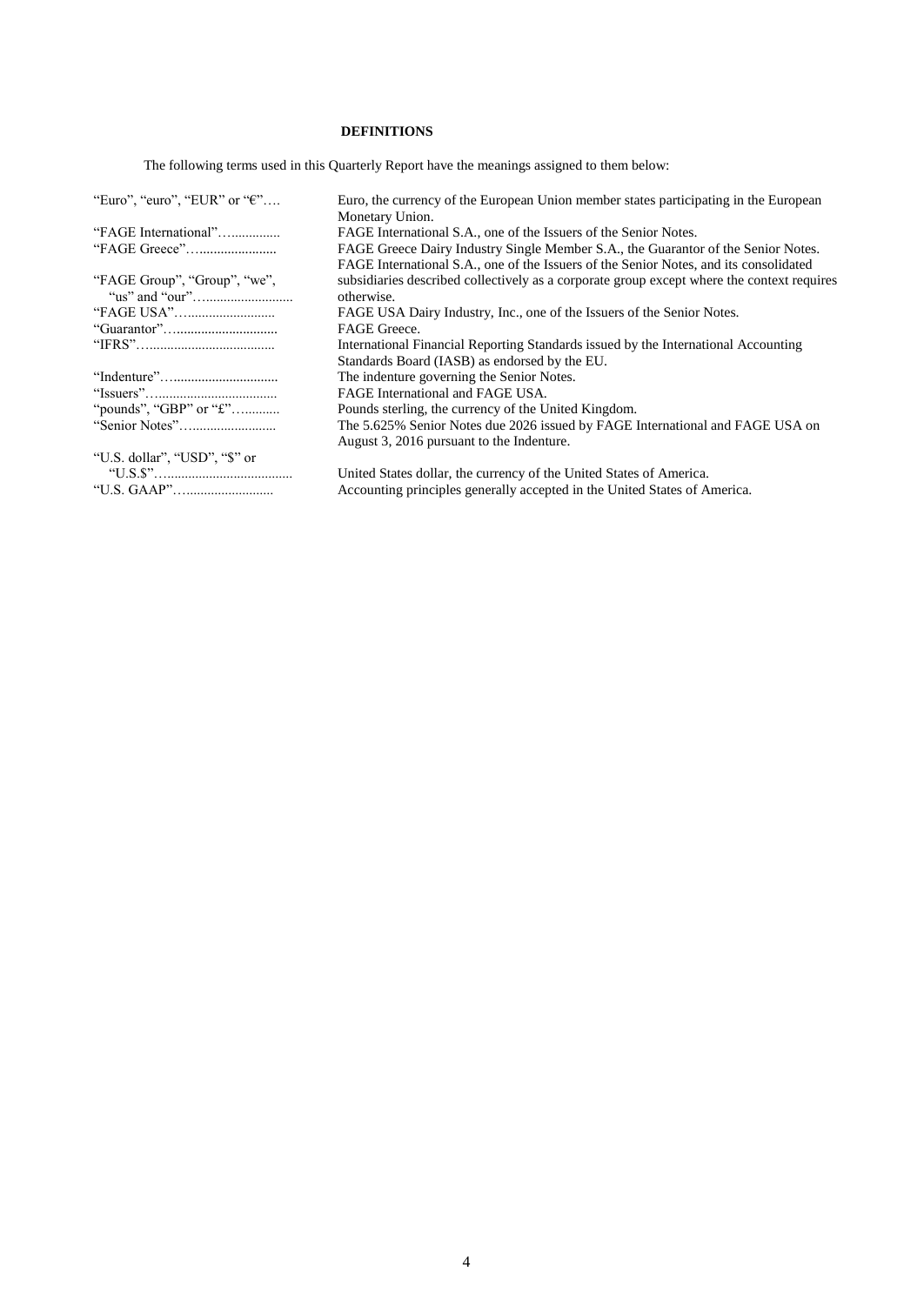## **PRESENTATION OF FINANCIAL AND OTHER DATA**

FAGE International and FAGE USA are the two primary obligors of the Senior Notes.

#### **FAGE USA**

FAGE USA, one of the Issuers of the Senior Notes, is a direct, wholly owned subsidiary of FAGE International, the other issuer. FAGE USA is a corporation incorporated in the State of New York that engages in the production and distribution of dairy products. This Quarterly Report does not include separate financial statements for FAGE USA. The financial information of FAGE USA is fully consolidated into our consolidated financial statements, which are included elsewhere in this Quarterly Report.

#### **Financial Information**

The consolidated financial information for the FAGE Group has been presented as of and for the three months ended March 31, 2022 and 2021, and presents the consolidated net assets, financial position and results of operations of the FAGE Group during the periods presented. The consolidated financial statements of the FAGE Group have been prepared in accordance with International Financial Reporting Standards ("IFRS") as endorsed by the European Union. You should read the consolidated financial statements of the FAGE Group included at the end of this Quarterly Report, including the notes thereto (collectively, the "Consolidated Financial Statements"), together with "Management's Discussion and Analysis of Financial Condition and Results of Operations". Some financial information in this Quarterly Report has been rounded and, as a result, the numerical figures shown as totals in this Quarterly Report may vary slightly from the exact arithmetic aggregation of the figures that precede them.

The FAGE Group adopted the U.S. dollar as its reporting currency effective October 1, 2012 and FAGE International adopted the U.S. dollar as its reporting and functional currency effective October 1, 2012. Solely for your convenience, this Quarterly Report contains translations of certain euro amounts into U.S. dollars at specified rates. These U.S. dollar amounts do not represent actual U.S. dollar amounts, nor could such euro amounts necessarily have been converted into U.S. dollars at the rates indicated. Unless otherwise indicated, euro amounts have been translated into U.S. dollars at the rate of U.S. \$1.1101 per euro, which was the equivalent rate of the euro as reported by the European Central Bank in its foreign exchange rates report as at March 31, 2022.

If you are in the United States or otherwise familiar with U.S. GAAP but not familiar with IFRS, you should consult your own professional advisors for an understanding of the differences between IFRS and U.S. GAAP and how those differences could affect the financial information contained in this Quarterly Report.

The preparation of financial statements in conformity with IFRS requires the use of certain critical accounting estimates. It also requires management to exercise its judgment in the process of applying our accounting policies. The areas involving a higher degree of judgment or complexity, or areas where assumptions and estimates are significant to the Consolidated Financial Statements are disclosed in the financial statements.

The Consolidated Financial Statements have been prepared as of and for the three months ended March 31, 2022 and 2021, and are presented in U.S. dollars rounded to the nearest thousand. The Consolidated Financial Statements have been prepared under the historical cost convention except for the measurement of investments in equity instruments initially designated at fair value through other comprehensive income, derivative financial instruments and land, which are measured at fair value.

The accounting policies set out in the notes to the Consolidated Financial Statements have been consistently applied to all periods presented except for changes arising through amendments or revisions to IFRS and the issuance of new accounting pronouncements. The amendments and revisions to IFRS as well as the new accounting pronouncements did not have a material effect on the Consolidated Financial Statements.

#### **Industry Data**

This Quarterly Report contains information concerning the U.S. market for yogurt, the Greek dairy market and the dairy markets of certain other countries in which we conduct business. We operate in an industry in which it is difficult to obtain precise industry and market information. We have obtained the market and competitive position data in this Quarterly Report from industry publications and from surveys or studies conducted by third parties that we believe to be reliable, including research information produced by Information Resources International ("IRI"). We cannot assure you of the accuracy and completeness of such information, and we have not independently verified the market and competitive position data contained in this Quarterly Report. In addition, in many cases, statements in this Quarterly Report regarding the dairy industry and our competitive position in the dairy industry are based on our experience and our own investigation of market conditions. There can be no assurance that any of these assumptions are accurate or correctly reflect our competitive position in the industry, and none of these internal surveys or information have been verified by independent sources, which may have estimates or opinions regarding industry-related information which differ from ours.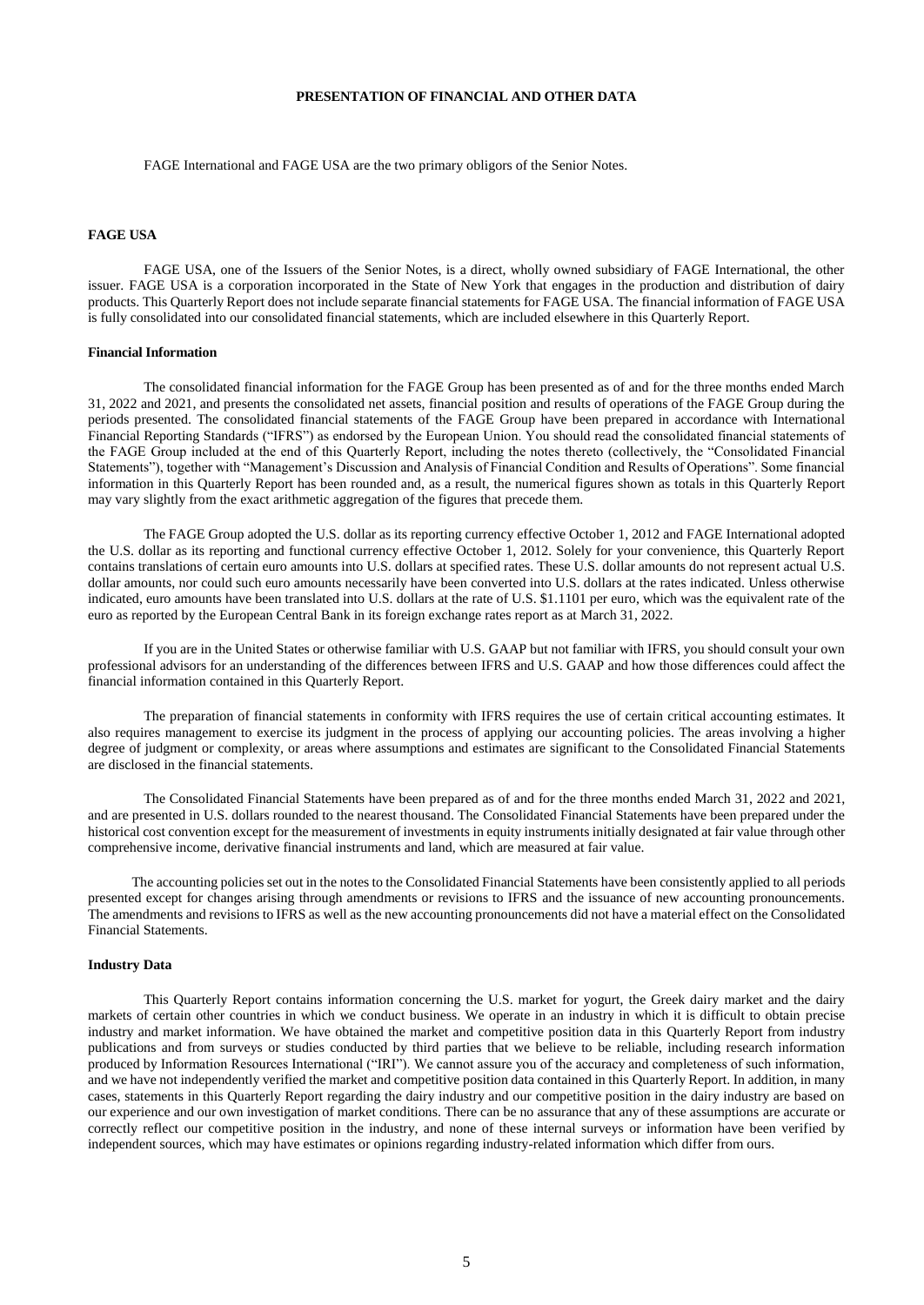## **ENFORCEABILITY OF CIVIL LIABILITIES**

FAGE International is a public limited company (*société anonyme*) incorporated under the laws of Luxembourg and FAGE Greece is organized under the laws of Greece. Certain executive officers and directors of the Issuers and the Guarantor and certain experts named herein presently reside outside of the United States, principally in Luxembourg and Greece. As a result, it will be necessary for investors to comply with Luxembourg or Greek law in order to obtain an enforceable judgment against any such foreign resident persons or assets of such entities, including an order to foreclose upon such assets. Although we have agreed under the terms of the Indenture pursuant to which the Senior Notes were issued to accept service of process in the United States by an agent designated for such purpose, it may not be possible for investors to (i) effect service of process within the United States upon our officers, directors and certain experts named herein and (ii) enforce any judgments in the United States against such persons obtained in U.S. courts predicated upon civil liabilities of such persons, including any judgments predicated upon U.S. federal securities laws, to the extent such judgments exceed such person's U.S. assets.

We have been advised by Loyens & Loeff, our Luxembourg counsel, that although there is no treaty between Luxembourg and the United States regarding the reciprocal enforcement of judgments, a valid, final and conclusive judgment against FAGE International obtained from a state or federal court of the United States, which remains in full force and effect, may be enforced through a court of competent jurisdiction in Luxembourg, subject to compliance with the following enforcement procedures (*exequatur*) set out in the relevant provisions of the Luxembourg New Code of Civil Procedure (*Nouveau Code de Procédure Civile*) and Luxembourg case law:

- the foreign court must properly have had jurisdiction to hear and determine the matter, both according to its own laws and to the Luxembourg international private law conflict of jurisdiction rules;
- the foreign court must have applied the law which is designated by the Luxembourg conflict of laws rules or, at least, the order must not contravene the principles underlying those rules (although some first instance decisions rendered in Luxembourg—which have not been confirmed by the Luxembourg Court of Appeal—no longer apply this condition);
- the decision of the foreign court must be enforceable in the jurisdiction in which it was rendered;
- the foreign court has acted in accordance with its own procedural laws;
- the judgment was obtained in compliance with the rights of the defendant (*i.e.*, following proceedings where the defendant had the opportunity to appear, was granted the necessary time to prepare its case and, if the defendant appeared, could present a defense);
- the decision of the foreign court must not have been obtained by fraud; and
- the decisions and the considerations of the foreign court must not be contrary to Luxembourg international public policy rules or have been given in proceedings of a tax, penal or criminal nature (which would include awards of damages made under civil liabilities provisions of the U.S. federal securities laws, or other laws, to the extent that the same would be classified by Luxembourg courts as being of a penal or punitive nature (for example, fines or punitive damages)) or rendered subsequent to an evasion of Luxembourg law (*fraude à la loi*). Ordinarily an award of monetary damages would not be considered as a penalty, but if the monetary damages include punitive damages such punitive damages may be considered as a penalty.

If an original action is brought in Luxembourg, without prejudice to specific conflict of law rules, Luxembourg courts may refuse to apply the designated law (i) if the choice of such foreign law was not made bona fide or (ii) if the foreign law was not pleaded and proved or (iii) if pleaded and proved, such foreign law was contrary to mandatory Luxembourg laws or incompatible with Luxembourg public policy rules. In an action brought in Luxembourg on the basis of U.S. federal or state securities laws, Luxembourg courts may not have the requisite power to grant the remedies sought.

We have been advised by Theo V. Sioufas & Co., Greek counsel to the FAGE Group, that, although there is no treaty between Greece and the United States regarding the reciprocal enforcement of judgments, a valid, final and conclusive judgment for a definite amount (both in respect of principal and interest) against FAGE Greece and/or its officers and directors from a state or federal court of the United States, which judgment remains in full force and effect, may be enforced without a further review on the merits through a court of competent jurisdiction in Greece, subject to compliance with the following enforcement procedures of Articles 323 and 905 of the Greek Code of Civil Procedure:

- the judgment is also enforceable under the laws of the jurisdiction concerned;
- the judgment is not contrary to mandatory provisions of Greek law, the principles of *bonos mores* or public order and international public policy, and the U.S. court has not applied laws held by Greek courts to be of a tax, penal, criminal or punitive nature. On this last point there is no precedent under Greek law; however, there is precedent with lower courts that have refused to declare U.S. judgments awarding punitive damages enforceable in Greece, in circumstances other than under U.S. securities laws, and have reduced the amount of damages enforceable in Greece to a figure deemed in the opinion of the Greek court to be compensatory;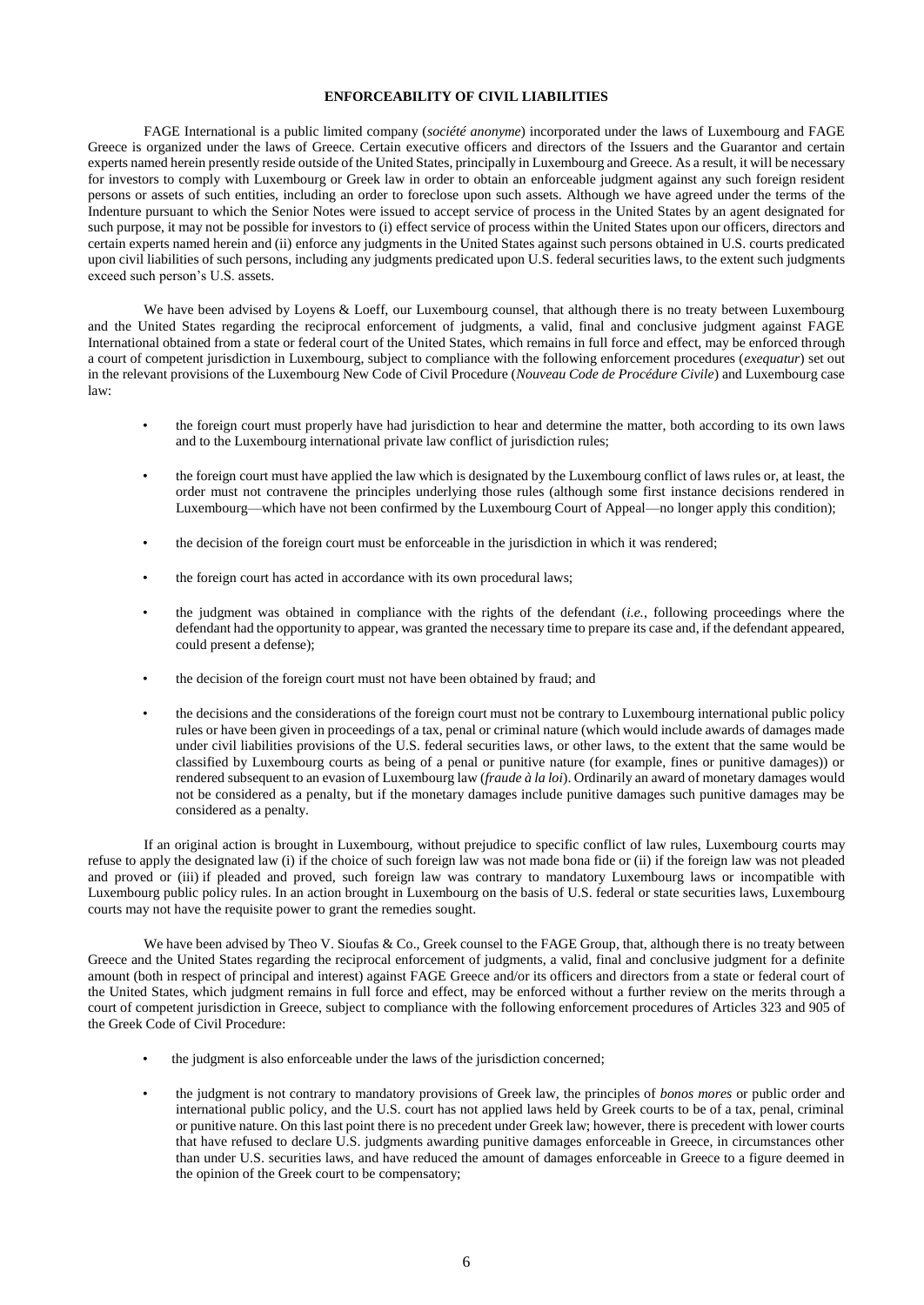- the judgment was issued by a competent court of the jurisdiction concerned, both according to Greek and U.S. law, and was confirmed by a competent Greek court, pursuant to the general principles of the Greek Code of Civil Procedure;
- it was established that the unsuccessful litigant in the proceedings leading to the judgment had not been deprived of its rights to participate in such proceedings other than by the application of the procedural rules of the jurisdiction concerned that apply to nationals and non-nationals of that jurisdiction; and
- the judgment is not contrary to a previous judgment issued by a competent Greek court involving the same dispute and constituting *res judicata*.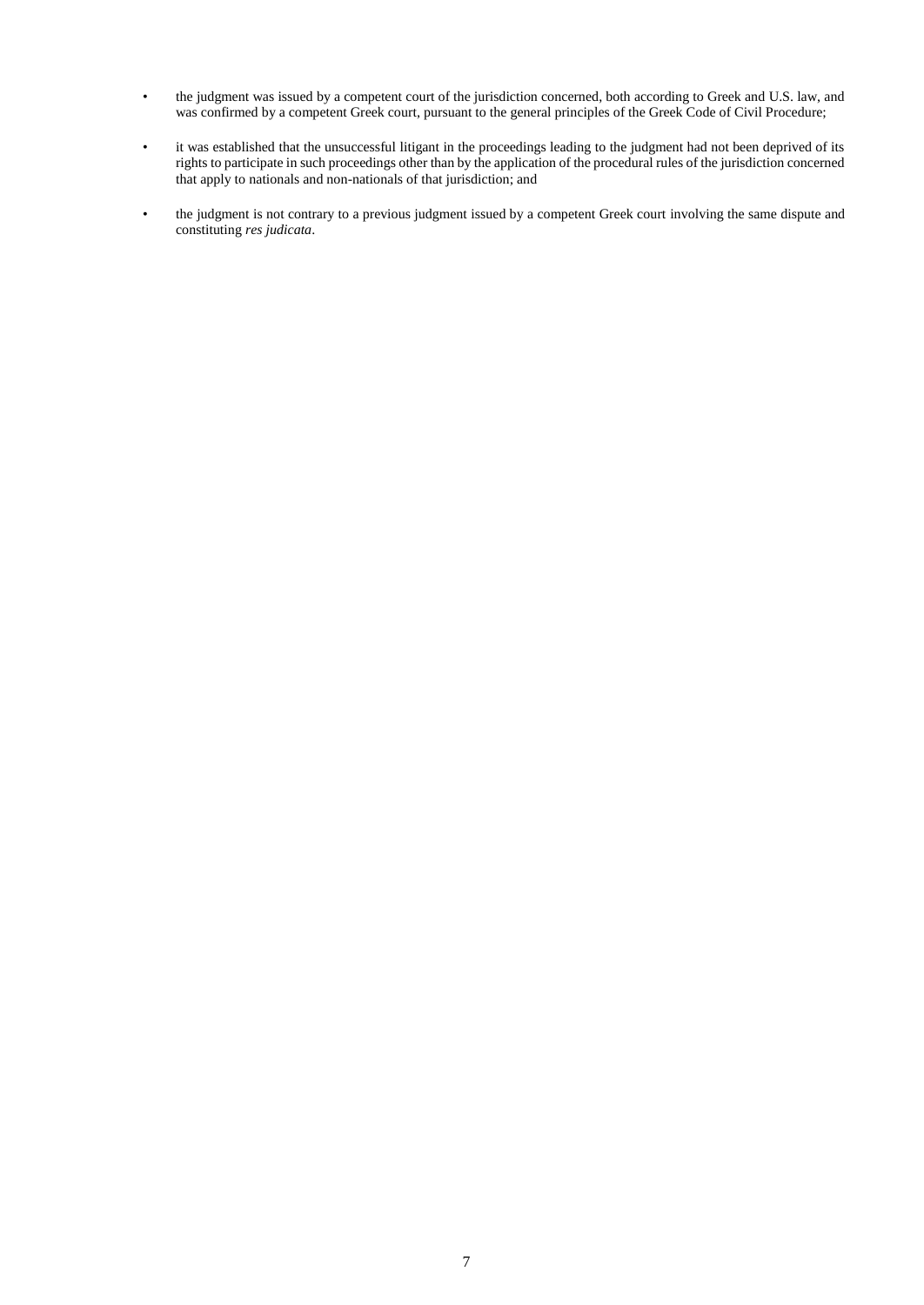## **MANAGEMENT'S DISCUSSION AND ANALYSIS OF FINANCIAL CONDITION AND RESULTS OF OPERATIONS**

#### **Results of Operations for the FAGE Group for the Three Months Ended March 31, 2022 and 2021**

 The following table sets forth, for the periods indicated, certain items in the FAGE Group's consolidated statements of income expressed as percentages of sales:

| Three months ended<br>March 31. |        |
|---------------------------------|--------|
| 2022                            | 2021   |
| 100\%                           | 100%   |
| (70.1)                          | (60.2) |
| 29.9                            | 39.8   |
| (20.8)                          | (25.4) |
| 0.1                             | 0.1    |
| (0.2)                           | (0.5)  |
| 9.0                             | 14.0   |
| (3.1)                           | (4.5)  |
| (1.1)                           | (2.1)  |
| 4.8                             | 74     |
| (0.9)                           |        |
| 3.9%                            | 9.1%   |

#### *Three months ended March 31, 2022 compared to three months ended March 31, 2021*

*Sales.* Our sales in value for the three months ended March 31, 2022 amounted to \$138.1 million, an increase of \$3.7 million, or 2.8%, compared to sales in value of \$134.4 million for the three months ended March 31, 2021.

This increase in sales in value for the three months ended March 31, 2022, as compared to the three months ended March 31, 2021, is mainly due to the increase in the average net selling price across all markets by 13.4%, which was partially offset by the decrease in our sales in volume by 7.9% and the negative impact of 2.7% on sales in value due to the strengthening of the U.S. dollar against the Euro and the British Pound (the exchange rates, for the three months ended March 31, 2022 and 2021, were  $\epsilon$ 1 = \$1.1152 and  $\epsilon$ 1 = \$1.1994 and  $\epsilon$ 1 = \$1.3313 and £1 = \$1.3805, respectively). Our sales in value increased in the United States by 15.0%, which was partially offset by decreases in sales in value in Italy, the United Kingdom and Greece by 10.3%, 15.2% and 11.8%, respectively.

Our sales in volume for the three months ended March 31, 2022 decreased by 7.9% as compared to the three months ended March 31, 2021. This resulted mainly from decreases in sales in volume in Italy, the United Kingdom, Greece and the United States by 14.2%, 18.8%, 16.9% and 1.5%, respectively.

Our sales in value outside of Greece accounted for 87.2% of our total sales in value for the three months ended March 31, 2022, as compared to 85.1% for the three months ended March 31, 2021.

*Gross profit.* Gross profit for the three months ended March 31, 2022 was \$41.3 million, a decrease of \$12.2 million, or 22.8%, from \$53.4 million for the three months ended March 31, 2021. Gross profit as a percentage of sales for the three months ended March 31, 2022 was 29.9%, compared to 39.8% for the three months ended March 31, 2021. The main reason for this decrease was the increase in the prices of milk used in the U.S. facility by 47.5% and in the Greek facilities by 50.4%.

*Selling, general and administrative expenses.* Selling, general and administrative expenses ("SG&A") for the three months ended March 31, 2022 were \$28.7 million, a decrease of \$5.4 million, or 15.7%, from \$34.1 million for the three months ended March 31, 2021. As a percentage of sales, SG&A was 20.8% for the three months ended March 31, 2022 and 25.4% for the three months ended March 31, 2021. This decrease in SG&A as a percentage of sales is mainly due to the decreases in advertising and third party fees, which were partially offset by an increase in shipping and handling fees.

*Other income/(expenses), net.* Net other expenses for the three months ended March 31, 2022 amounted to \$0.1 million. Net other expenses for the three months ended March 31, 2021 amounted to \$0.6 million.

*Operating profit.* Operating profit for the three months ended March 31, 2022 was \$12.5 million, a decrease of \$6.3 million, or 33.7%, as compared to operating profit of \$18.8 million for the three months ended March 31, 2021. As a percentage of sales, operating profit was 9.0% for the three months ended March 31, 2022 as compared to 14.0% for the three months ended March 31, 2021. This decrease is mainly due to the decrease in gross profit, which was partially offset by the decrease in SG&A.

*Financial income/(expenses), net*. Net financial expenses for the three months March 31, 2022 were \$4.3 million compared to \$6.1 million for the three months March 31, 2021. Financial income/(expenses), net as a percentage of sales was 3.1% for the three months ended March 31, 2022 and 4.5% for the three months ended March 31, 2021.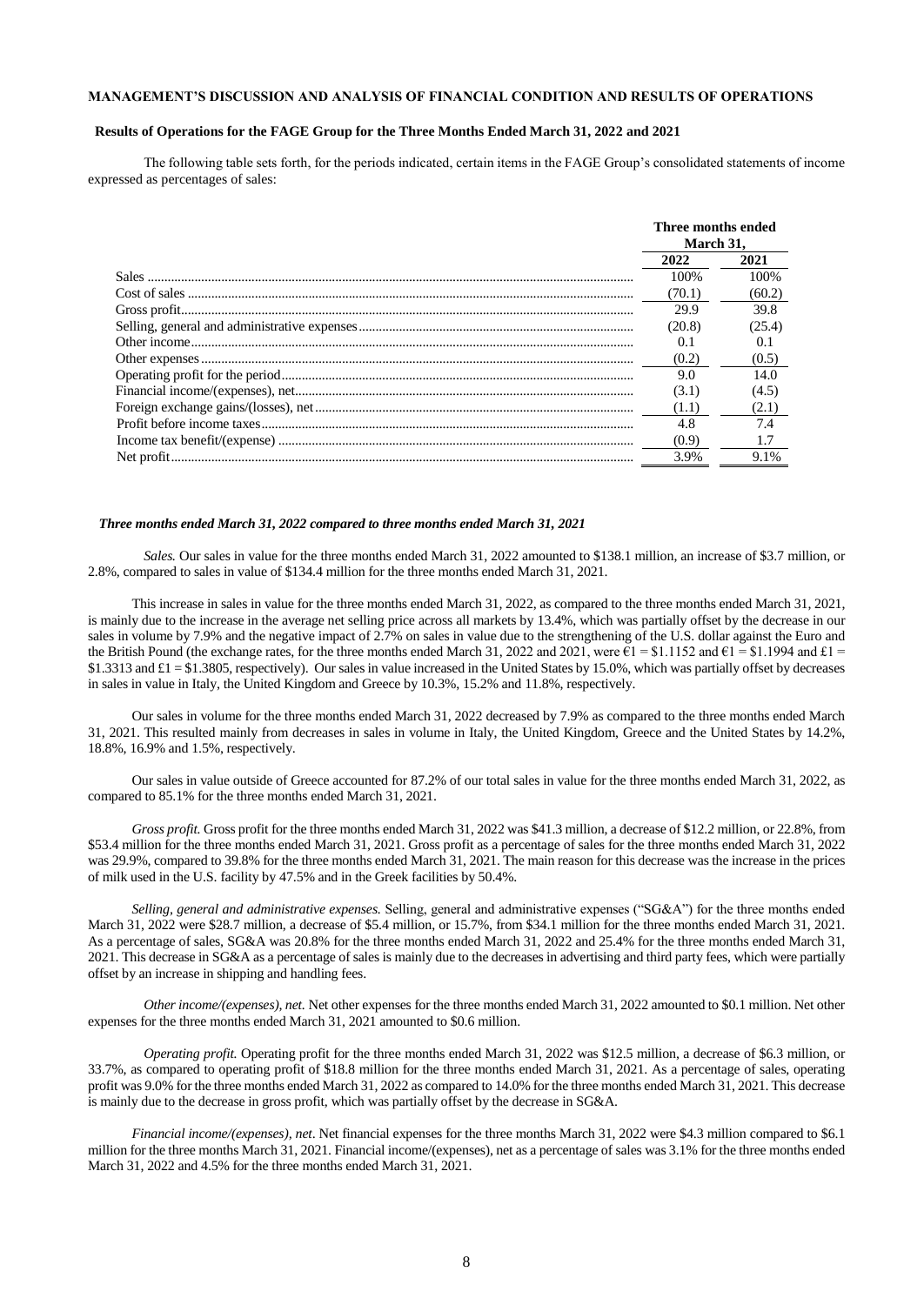*Foreign exchange (losses)/gains, net.* Net foreign exchange losses for the three months March 31, 2022 were \$1.5 million compared to net foreign exchange losses for the three months ended March 31, 2021 of \$2.7 million.

*Profit before income taxes.* Profit before income taxes for the three months ended March 31, 2022 was \$6.6 million, as compared to profit before income taxes of \$10.0 million for the three months ended March 31, 2021. This decrease is mainly due to the decrease in gross profit, which was partially offset by the decrease in SG&A and lower financial expenses.

*Income tax benefit/(expense).* Income tax expense for the three months ended March 31, 2022 was \$1.2 million, as compared to income tax benefit of \$2.3 million for the three months ended March 31, 2021.

*Net profit*. Net profit for the three months ended March 31, 2022 was \$5.4 million, as compared to net profit of \$12.3 million for the three months ended March 31, 2021.

#### **Liquidity and Capital Resources**

Our principal sources of liquidity are existing cash balances, cash flow from operations, debt raised from capital markets (including the Senior Notes) and available amounts under our various lines of credit maintained with several banks. Our principal liquidity needs are debt service (primarily interest on the Senior Notes), shareholder payments, capital expenditures and working capital. We believe that our available capital resources will be sufficient to fund our liquidity needs.

*Sources of capital*. We fund our operating costs through cash from operations and short-term borrowings under various lines of credit. The available credit lines for the FAGE Group as of March 31, 2022 amounted to \$35.0 million, all of which was provided by Citibank, N.A. in the United States and secured by accounts receivable and certain inventory of FAGE USA. Out of the available credit lines as of March 31, 2022, the unused portion amounted to \$35.0 million (See Note 18). The available credit lines for the Group as of December 31, 2021 amounted to \$35.0 million.

Cash at banks and cash equivalents as of March 31, 2022 amounted to \$92.6 million compared to \$119.2 million as of December 31, 2021 (See Note 15).

We believe that this amount of our cash at banks and cash equivalents (\$92.6 million), together with the lines of credit, is sufficient to finance both the operations and the investment program of the FAGE Group.

#### *Cash flow data.*

|                                                  | Three months ended |          |
|--------------------------------------------------|--------------------|----------|
|                                                  | March 31,          |          |
|                                                  | 2022               | 2021     |
|                                                  | (\$ thousands)     |          |
| Cash flow from/(used in) operating activities    | 10.624             | 14.722   |
|                                                  | (3,154)            | (1,723)  |
| Cash flow from/(used in) financing activities    | (33,349)           | (41,527) |
|                                                  | (798)              | 593      |
| Cash and cash equivalents at beginning of period | 119,239            | 230,255  |
|                                                  | 92.562             | 202.320  |

*Cash flow from/(used in) operating activities.* Net cash from operating activities for the three months ended March 31, 2022 was \$10.6 million, compared to net cash from operating activities of \$14.7 million for the three months ended March 31, 2021. This decrease is mainly due to the decrease in operating profit.

*Cash flow from/(used in) investing activities.* Net cash used in investing activities amounted to \$3.2 million for the three months ended March 31, 2022. Out of the capital expenditures of \$3.2 million in the first three months of 2022, \$1.1 million related to capital expenditures for the U.S. facility, \$1.3 million related to capital expenditures for the facilities in Greece and \$0.8 million related to our investment in our new manufacturing facility*.* Net cash used in investing activities amounted to \$1.7 million for the three months ended March 31, 2021.

*Cash flow from/(used in) financing activities.* Net cash used in financing activities for the three months ended March 31, 2022 was \$33.3 million. This resulted from \$8.2 million of interest paid, \$25.0 million of dividends paid to our shareholders from retained earnings and \$0.1 million of payments of lease liabilities. Net cash used in financing activities for the three months ended March 31, 2021 was \$41.5 million, which reflects \$11.6 million of interest paid, \$25.0 million of dividends paid to our shareholders, \$4.7 million from the repurchase of bonds (the Senior Notes) and \$0.2 million of payments of lease liabilities.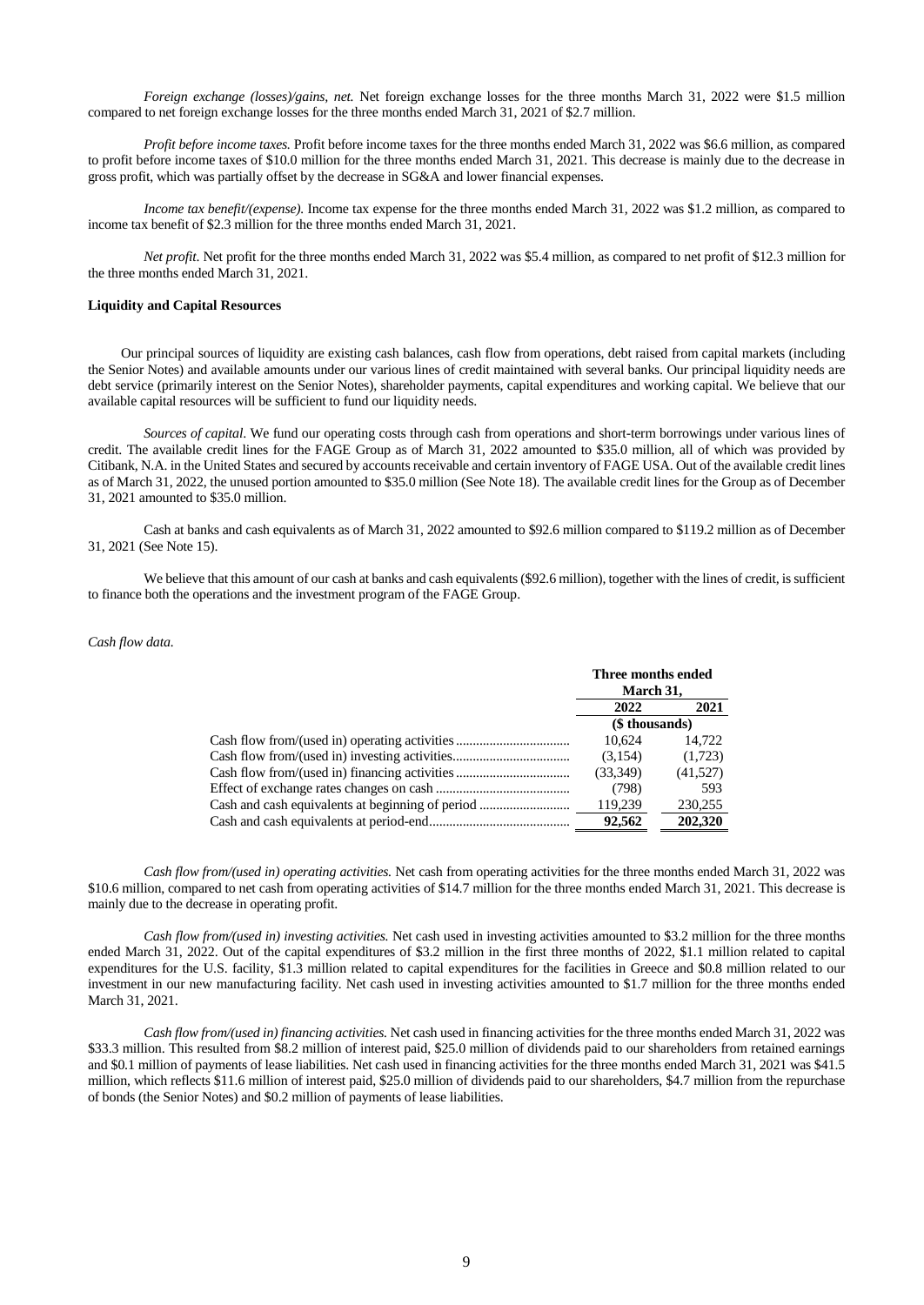#### **Other Financial Data**

EBITDA (net profit/(loss) plus income tax (expense)/benefit, financial income/(expenses), net and depreciation and amortization) for the three months ended March 31, 2022 amounted to \$19.6 million, as compared to \$25.0 million for the three months ended March 31, 2021. The reconciliation of net profit to EBITDA is as follows:

|                                  | Three months ended March 31, |         |  |  |
|----------------------------------|------------------------------|---------|--|--|
|                                  | 2022                         | 2021    |  |  |
|                                  | (\$ thousands)               |         |  |  |
|                                  | 5.438                        | 12.274  |  |  |
| Income tax (benefit)/expense     | 1.198                        | (2,297) |  |  |
| Financial (income)/expenses, net | 4.324                        | 6,075   |  |  |
| Depreciation and amortization    | 8,675                        | 8,900   |  |  |
| <b>EBITDA</b><br>                | 19,635                       | 24.952  |  |  |

EBITDA serves as an additional indicator of our operating performance and not as a replacement for measures such as cash flows from operating activities and operating income. We believe that EBITDA is useful to investors as a measure of operating performance because it eliminates variances caused by the amounts and types of capital employed and amortization policies and helps investors evaluate the performance of our underlying business. In addition, we believe that EBITDA is a measure commonly used by analysts and investors in our industry. Accordingly, we have disclosed this information to permit a more complete analysis of our operating performance. Other companies may calculate EBITDA in a different way. EBITDA is not a measurement of financial performance under IFRS and should not be considered an alternative to cash flow provided by or used in operating activities or as a measure of liquidity or an alternative to net profit/(loss) as an indicator of our operating performance or any other measure of performance derived in accordance with IFRS.

The net debt (short-term borrowings plus long-term interest-bearing loans and borrowings less cash and cash equivalents) of the Group as of March 31, 2022 amounted to \$192.3 million, as compared to \$165.4 million as of December 31, 2021.

#### **Principal Risks and Uncertainties for the Remainder of 2022**

Risk assessment and evaluation is an integral part of the management process throughout the FAGE Group. Risks are identified and evaluated and appropriate risk management strategies are implemented at each level. The key business risks are identified by the senior management team. FAGE International's board of directors, in conjunction with senior management, identifies major business risks faced by the Group and determines the appropriate course of action to manage these risks. The principal risks and uncertainties faced by the FAGE Group are summarized below:

- first, we are exposed to aggressive competition in the domestic Greek market;
- second, we are exposed to currency exchange rate fluctuations, particularly in relation to the Euro  $(\epsilon)$  and the U.K. sterling (£);
- third, price fluctuations in raw materials could adversely affect the Group's manufacturing costs;
- fourth, the current economic crisis could continue to adversely affect consumer spending for the Group's products, particularly in Greece, Italy, the United Kingdom and the United States;
- fifth, the ongoing conflict between Russia and Ukraine may affect the Group's costs, which may have an effect on the Group's results; and
- sixth, the COVID-19 pandemic that is affecting our global business and operations.

FAGE International's board of directors regularly monitors all of the above risks and appropriate actions are taken to mitigate those risks or address the potential adverse consequences.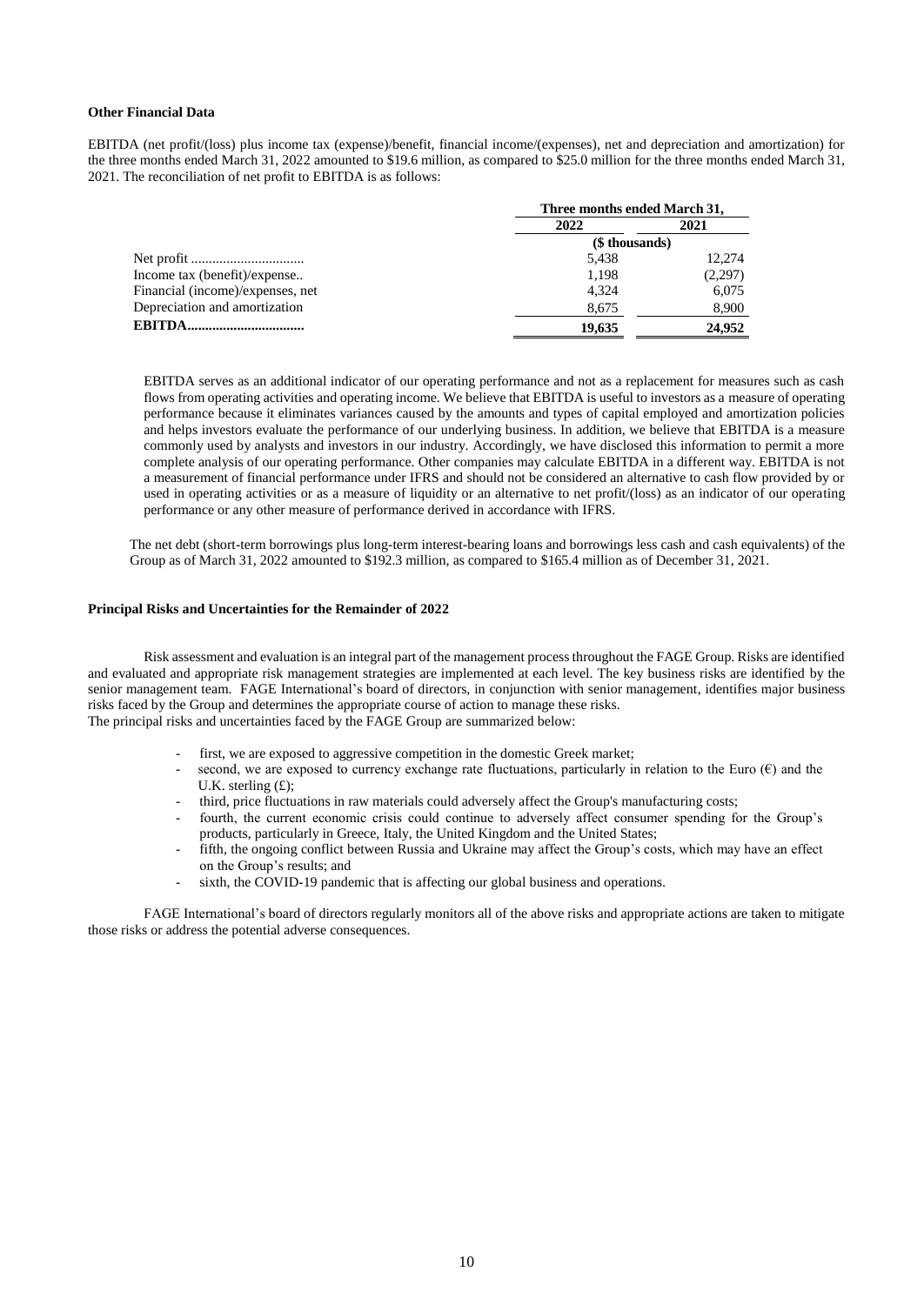## **Related Party Transactions**

The FAGE Group purchases goods and services from and makes sales of goods to certain related companies in the ordinary course of business. Such related companies consist of affiliates or companies which are controlled by members of the Filippou family.

Account balances with related companies are as follows:

|                                      | March 31, | December 31, |
|--------------------------------------|-----------|--------------|
|                                      | 2022      | 2021         |
| Due from:                            |           |              |
| Dimitrios Nikolou Single Member P.C. | 470       | 481          |
| EMFI S.A.                            | 109       | 31           |
| Vis S.A.                             |           | 260          |
| Iota Alpha Phi S.à r.l.              | 37        | 3            |
| Kappa Alpha Phi S.à r.l.             | 24        |              |
| Iota Phi S.à r.l.                    | 31        | 21           |
| Kappa Phi S.à r.l.                   | 31        | 21           |
|                                      | 702       | 817          |
| Due to:                              |           |              |
| - Vis S.A.                           | 27        |              |
| - Mornos S.A.                        | 202       | 28           |
| Kappa Alpha Phi S.à r.l.<br>-        |           | 9            |
|                                      | 229       | 37           |

Transactions with related companies for the three months ended March 31, 2022 and 2021, are analyzed as follows:

|                                     | <b>Purchases from</b><br>related parties |                | Sales to<br>related parties |           |  |
|-------------------------------------|------------------------------------------|----------------|-----------------------------|-----------|--|
|                                     |                                          | March 31.      |                             | March 31, |  |
|                                     | 2022                                     | 2021           |                             | 2021      |  |
|                                     |                                          | (\$ thousands) |                             |           |  |
| Inventories, materials and supplies | 4,490                                    | 3,450          | 204                         | 17        |  |
| Other services                      | 21                                       | 1,828          | 32                          | 50        |  |
|                                     | 4,511                                    | 5,278          | 236                         | 67        |  |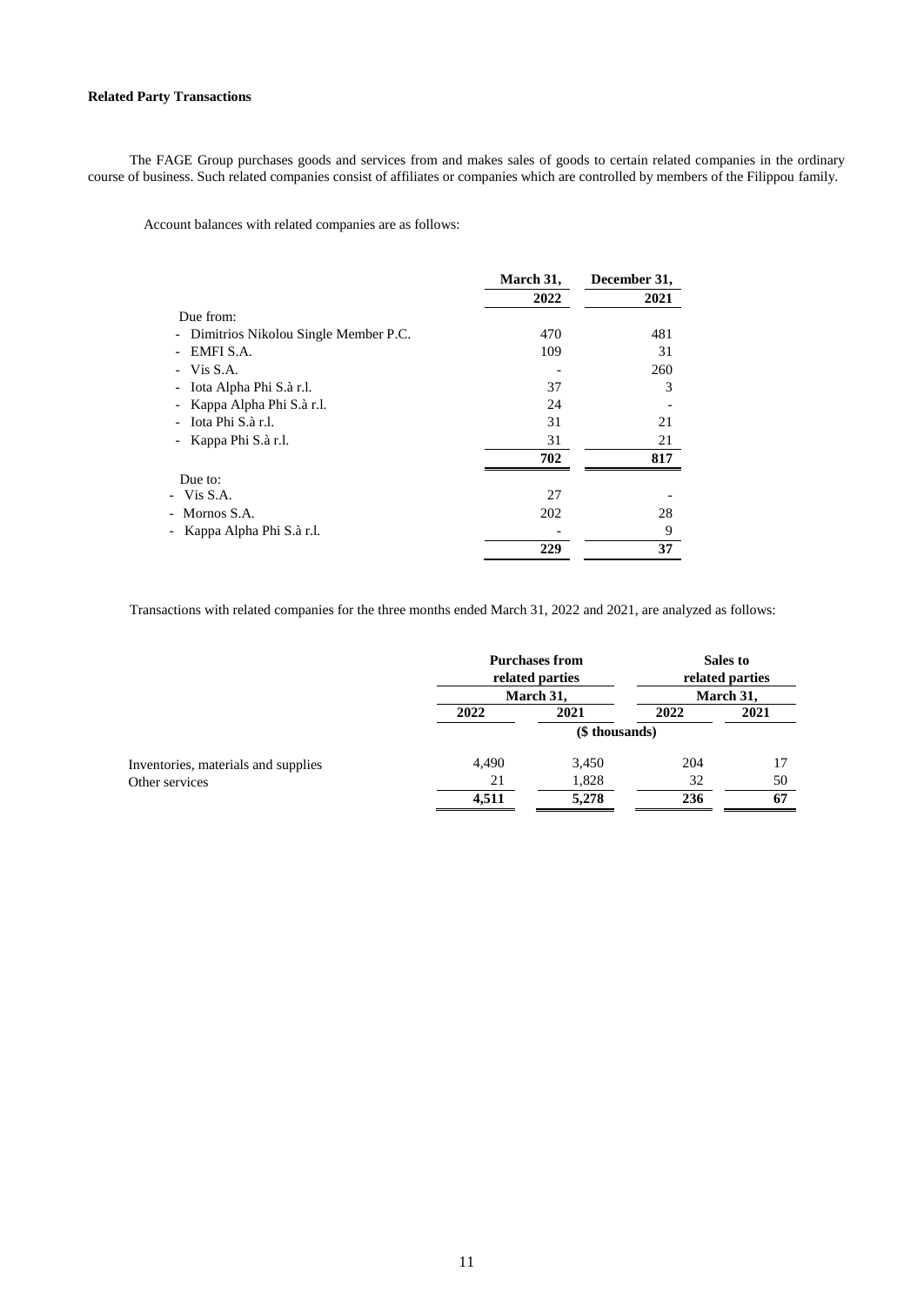## **INDEX TO THE UNAUDITED INTERIM CONDENSED CONSOLIDATED FINANCIAL STATEMENTS AS OF AND FOR THE THREE MONTHS ENDED MARCH 31, 2022**

|                                                                                                 | Page  |  |
|-------------------------------------------------------------------------------------------------|-------|--|
| - Consolidated Statement of Profit or Loss for the three months ended March 31, 2022            | 13    |  |
| - Consolidated Statement of Comprehensive Income/Loss for the three months ended March 31, 2022 | 14    |  |
| - Consolidated Statement of Financial Position as at March 31, 2022                             | 15    |  |
| - Consolidated Statements of Changes in Equity for the three months ended March 31, 2022        | 16    |  |
| - Consolidated Statement of Cash Flows for the three months ended March 31, 2022                | 17    |  |
| - Notes to the Unaudited Interim Condensed Consolidated Financial Statements                    | 18-31 |  |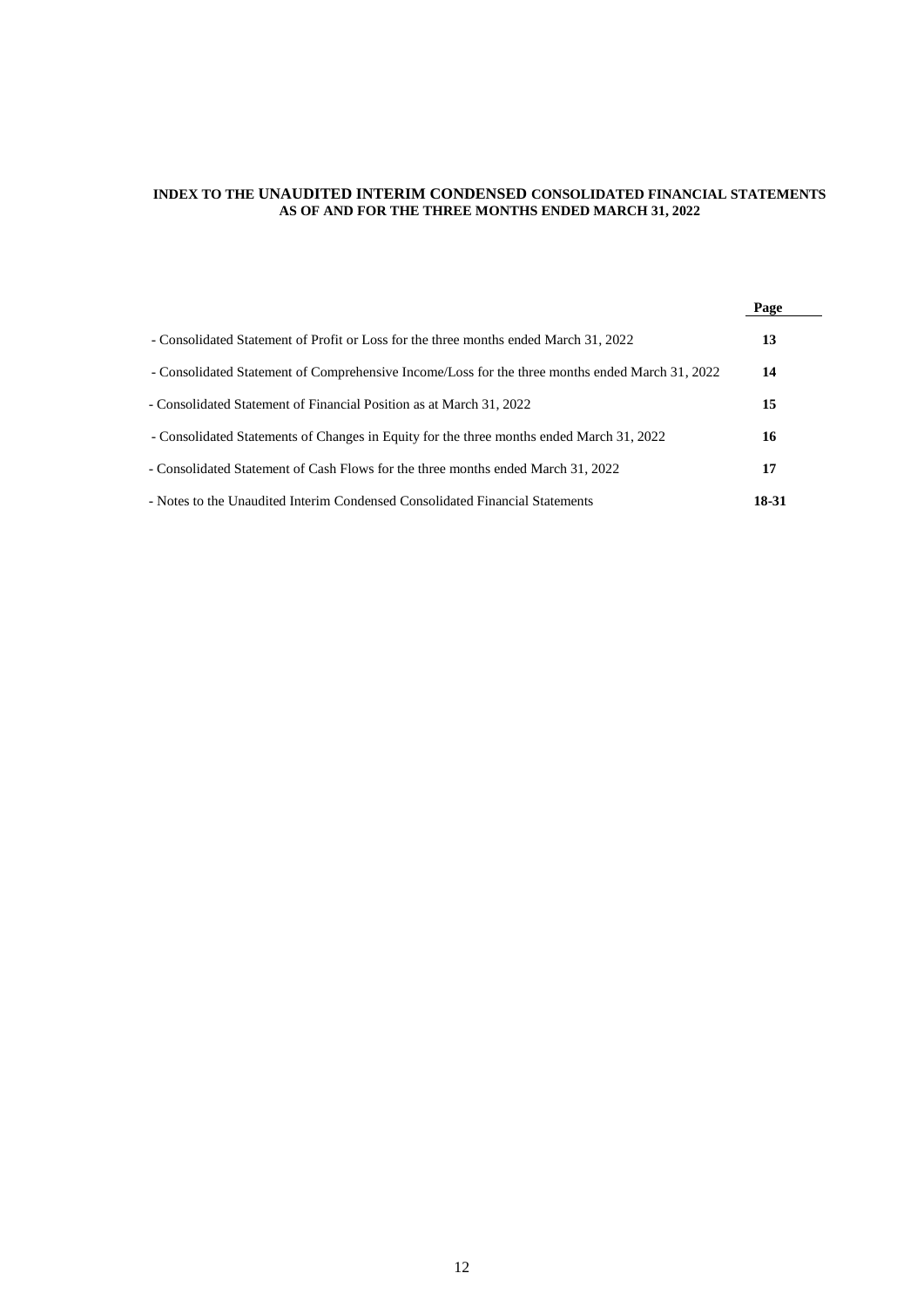## **CONSOLIDATED STATEMENT OF PROFIT OR LOSS FOR THE THREE MONTHS ENDED MARCH 31, 2022**

(All amounts in thousands of U.S. dollars, except share and per share data)

## **(UNAUDITED)**

|                                                      |              | Three months ended March 31,<br>2022 |           |
|------------------------------------------------------|--------------|--------------------------------------|-----------|
|                                                      | <b>Notes</b> |                                      | 2021      |
| <b>Sales</b>                                         |              | 138,134                              | 134,393   |
| Cost of sales                                        |              | (96, 879)                            | (80,956)  |
| <b>Gross profit</b>                                  |              | 41,255                               | 53,437    |
| Selling, general and administrative expenses         | 5            | (28, 726)                            | (34,083)  |
| Other income                                         |              | 231                                  | 175       |
| Other expenses                                       | 16           | (299)                                | (737)     |
| <b>OPERATING PROFIT FOR THE PERIOD</b>               |              | 12,461                               | 18,792    |
| Financial expenses                                   | 6            | (4, 325)                             | (6,084)   |
| Financial income                                     | 6            | 1                                    | 9         |
| Foreign exchange gains/(losses), net                 |              | (1,501)                              | (2,740)   |
| PROFIT FOR THE PERIOD BEFORE INCOME                  |              |                                      |           |
| <b>TAXES</b>                                         |              | 6,636                                | 9,977     |
| Income tax (expense)/benefit                         | 7            | (1,198)                              | 2,297     |
| <b>NET PROFIT</b>                                    |              | 5,438                                | 12,274    |
| Attributable to:                                     |              | 5,438                                | 12,274    |
| Equity holders of the parent                         |              | 5,438                                | 12,274    |
| <b>Earnings per share</b>                            |              |                                      |           |
| Basic and diluted                                    |              | 5.44                                 | 12.27     |
| Weighted average number of shares, basic and diluted |              | 1,000,000                            | 1,000,000 |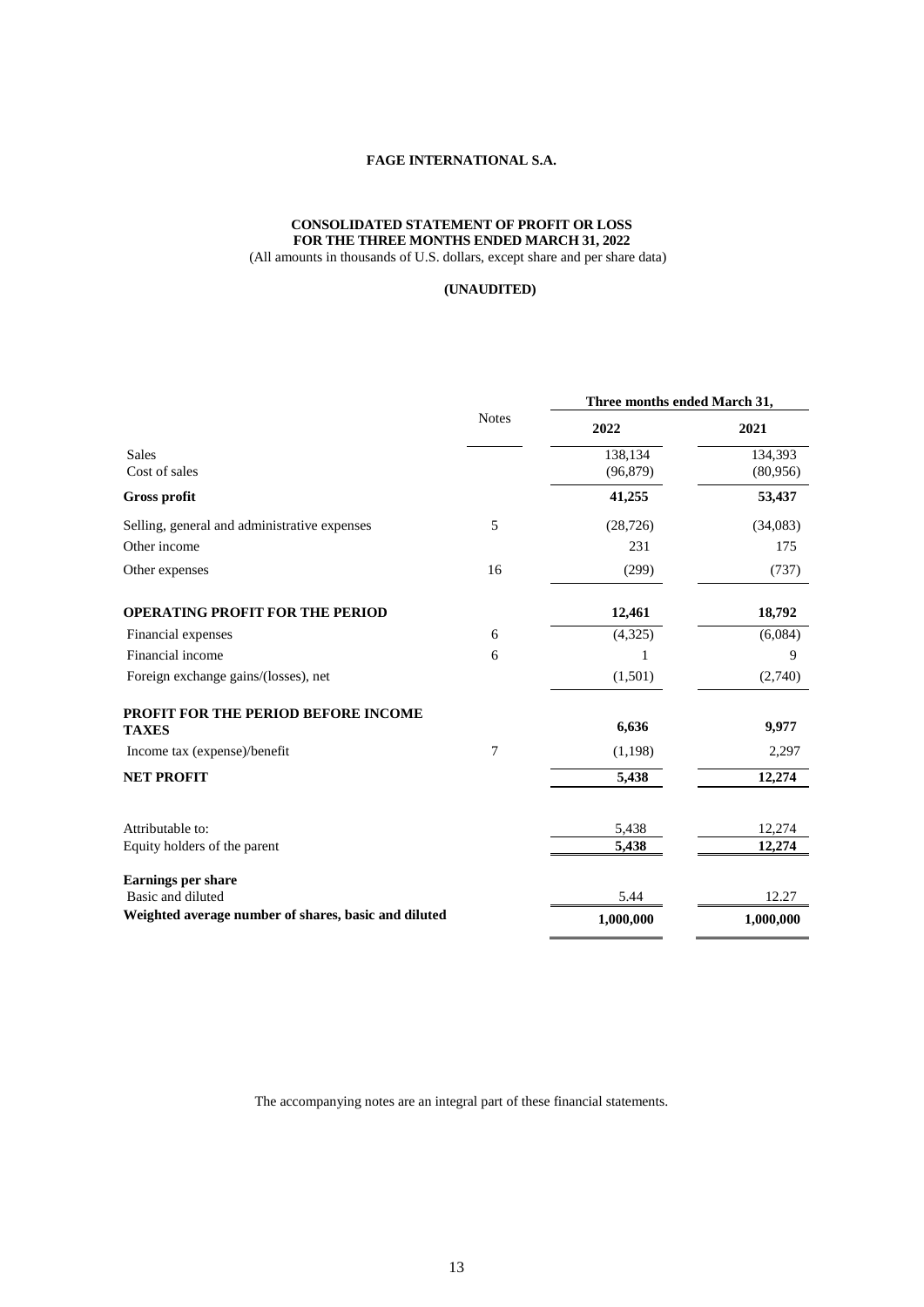## **CONSOLIDATED STATEMENT OF COMPREHENSIVE INCOME/LOSS FOR THE THREE MONTHS ENDED MARCH 31, 2022**

(All amounts in thousands of U.S. dollars)

## **(UNAUDITED)**

|                                                                                                      | Three months ended March 31, |                   |
|------------------------------------------------------------------------------------------------------|------------------------------|-------------------|
|                                                                                                      | 2022                         | 2021              |
| Net profit for the period                                                                            | 5,438                        | 12,274            |
| Other comprehensive income/(loss) to be<br>reclassified to profit or loss in subsequent periods:     |                              |                   |
| Exchange gains/(losses) on translation of foreign operations                                         | (1,289)                      | (2,771)           |
| Net other comprehensive income/(loss) to be reclassified to profit or<br>loss in subsequent periods  | (1,289)                      | (2,771)           |
| Other comprehensive income/(loss) not to be reclassified to profit or loss<br>in subsequent periods: |                              |                   |
| Remeasurement gains/(losses) on defined benefit plans<br>Income tax                                  | (42)<br>9<br>(33)            | (34)<br>8<br>(26) |
| Net other comprehensive loss not to be<br>reclassified to profit or loss in subsequent periods       | (33)                         | (26)              |
| Other comprehensive income/(loss) for the period, net of tax                                         | (1,322)                      | (2,797)           |
| Total comprehensive income for the period, net of tax                                                | 4,116                        | 9,477             |
| Attributable to:<br>Equity holders of the parent                                                     | 4,116<br>4,116               | 9,477<br>9,477    |
|                                                                                                      |                              |                   |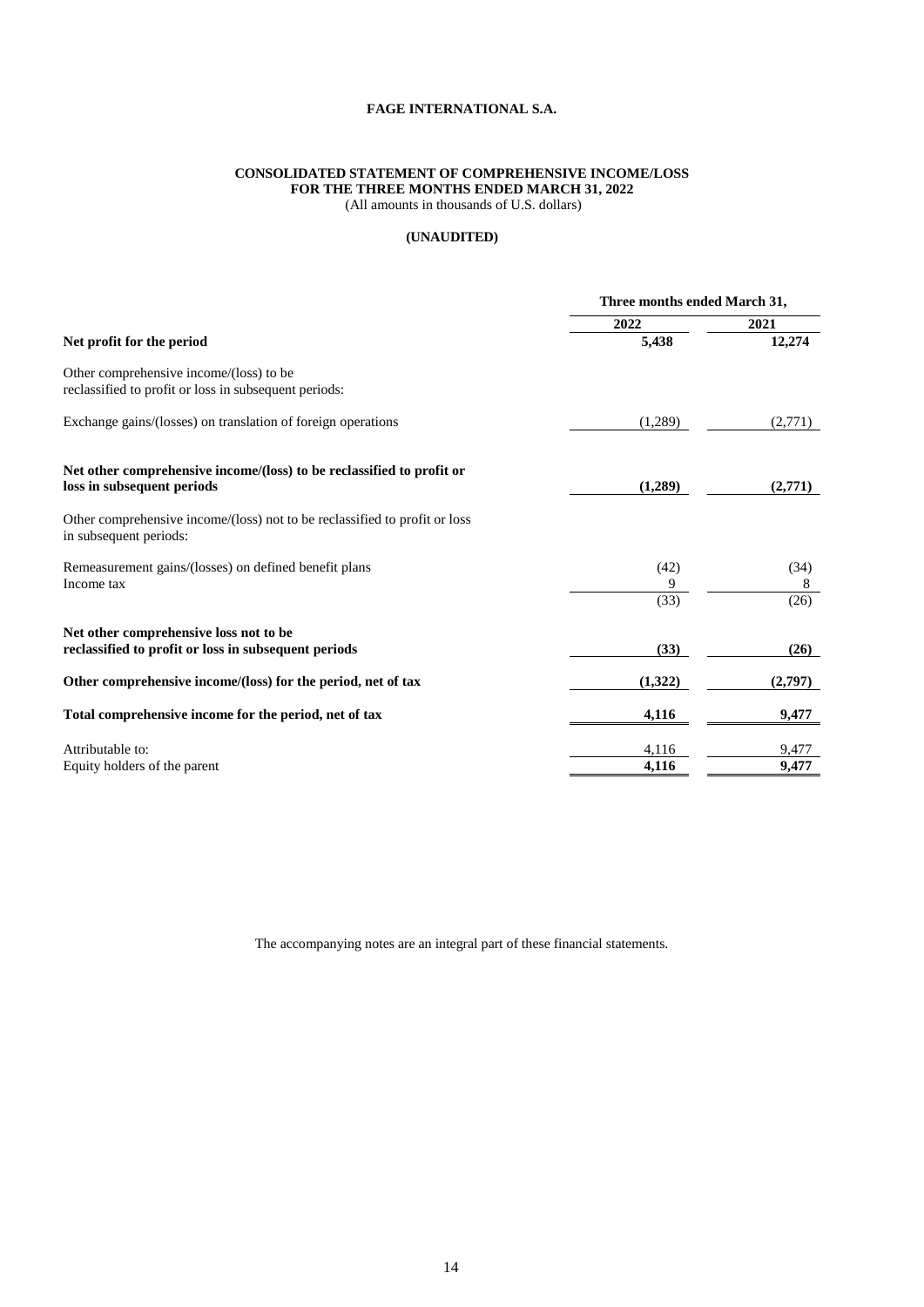## **CONSOLIDATED STATEMENT OF FINANCIAL POSITION AS AT MARCH 31, 2022**

(All amounts in thousands of U.S. dollars)

|                                                           | <b>Notes</b> | March 31,<br>2022<br>(Unaudited) | December 31,<br>2021<br>(Audited) |
|-----------------------------------------------------------|--------------|----------------------------------|-----------------------------------|
| <b>ASSETS</b>                                             |              |                                  |                                   |
| <b>Non-Current Assets</b>                                 |              |                                  |                                   |
| Property, plant and equipment                             |              | 344,867                          | 351,777                           |
| Right-of-use leased assets                                | 8            | 3,526                            | 3,759                             |
| Intangible assets                                         |              | 1,014                            | 1,042                             |
| Goodwill                                                  | 9            | 2,678                            | 2,740                             |
| Investments in equity instruments                         | 10           | 98                               | 100                               |
| Other non-current assets                                  | 11           | 291                              | 281                               |
| Deferred income taxes                                     |              | 74,570                           | 74,766                            |
| <b>Total non-current assets</b>                           |              | 427,044                          | 434,465                           |
| <b>Current Assets:</b>                                    |              |                                  |                                   |
| Inventories                                               | 12           | 45,295                           | 43,902                            |
| Trade and other receivables                               | 13           | 63,022                           | 56,984                            |
| Due from related companies                                | 14           | 702                              | 817                               |
| Prepaid income taxes                                      |              | 1,769                            | 1,358                             |
| Cash and cash equivalents                                 | 15           | 92,562                           | 119,239                           |
| <b>Total current assets</b>                               |              | 203,350                          | 222,300                           |
| <b>TOTAL ASSETS</b>                                       |              | 630,394                          | 656,765                           |
| <b>EQUITY AND LIABILITIES</b>                             |              |                                  |                                   |
| Equity Attributable to Equity Holders of the Parent       |              |                                  |                                   |
| Company                                                   |              |                                  |                                   |
| Share capital                                             |              | 1,000                            | 1,000                             |
| Share premium                                             |              | 4,547                            | 4,547                             |
| Other reserves                                            |              | 459                              | 459                               |
| Land revaluation surplus                                  |              | 32,526                           | 32,526                            |
| Reversal of fixed assets statutory revaluation surplus    |              | (44, 410)                        | (44, 410)                         |
| Legal, tax free and special reserves<br>Retained earnings |              | 52,016<br>245,273                | 52,016<br>264,835                 |
| Other components of equity                                |              | (27, 521)                        | (26, 199)                         |
| <b>Total Equity</b>                                       |              | 263,890                          | 284,774                           |
|                                                           |              |                                  |                                   |
| <b>Non-Current Liabilities</b>                            |              |                                  |                                   |
| Interest-bearing loans and borrowings                     | 16           | 284,858                          | 284,677                           |
| Provision for staff retirement indemnities                |              | 2,362                            | 2,388                             |
| Deferred income taxes                                     |              | 26,373                           | 27,459                            |
| Non-current liabilities from finance leases               | 8            | 2,940                            | 3,130                             |
| <b>Total non-current liabilities</b>                      |              | 316,533                          | 317,654                           |
| <b>Current Liabilities:</b>                               |              |                                  |                                   |
| Trade accounts payable                                    | 17           | 26,047                           | 25,627                            |
| Due to related companies                                  | 14           | 229                              | 37                                |
| Short-term borrowings                                     | 18           |                                  |                                   |
| Income taxes payable                                      |              | 2,724                            | 1,874                             |
| Accrued and other current liabilities                     | 19           | 20,267                           | 26,094                            |
| Current liabilities from finance leases                   | 8            | 704                              | 705                               |
| <b>Total current liabilities</b>                          |              | 49,971                           | 54,337                            |
| <b>Total liabilities</b>                                  |              | 366,504                          | 371,991                           |
| TOTAL EQUITY AND LIABILITIES                              |              | 630,394                          | 656,765                           |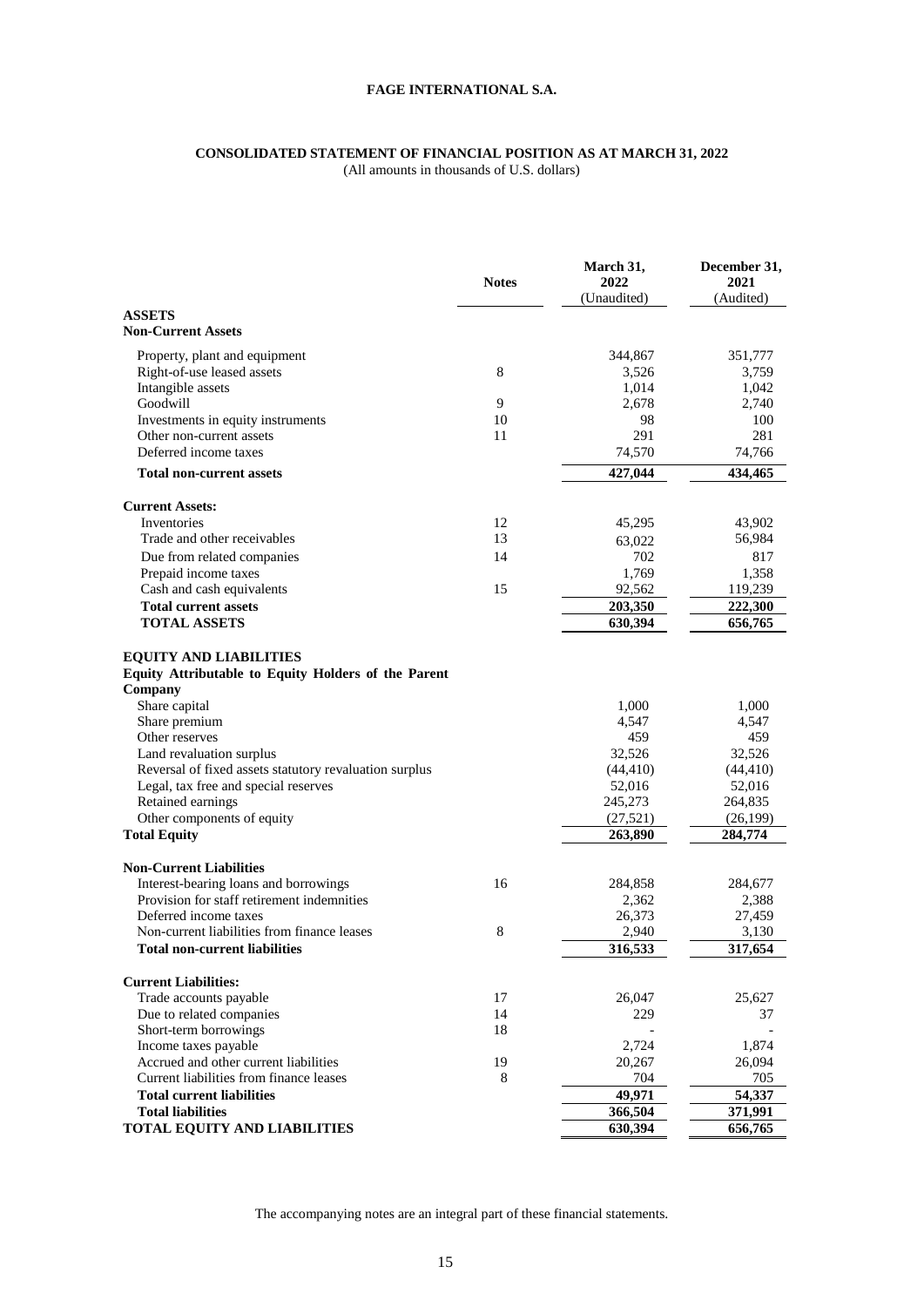#### **CONSOLIDATED STATEMENT OF CHANGES IN EQUITY FOR THE THREE MONTHS ENDED MARCH 31, 2022**

(All amounts in thousands of U.S. dollars)

| <b>Balance December 31, 2021</b><br>(Audited)                           | <b>Share</b><br>capital<br>1,000 | <b>Share</b><br>premium<br>4,547 | Land<br>revaluation<br>surplus<br>32,526 | <b>Reversal of</b><br>fixed assets<br>statutory<br>revaluation<br>surplus<br>(44, 410) | Legal, tax<br>free<br>and<br>special<br>reserves<br>52,016 | Other<br>reserves<br>459 | <b>Retained</b><br>earnings/<br>(losses)<br>264,835 | <b>Actuarial</b><br>gains/<br>(losses)<br>(419) | Foreign<br>exchange<br>gains/<br>(losses)<br>(25,780) | <b>Total</b><br>equity<br>284,774 |
|-------------------------------------------------------------------------|----------------------------------|----------------------------------|------------------------------------------|----------------------------------------------------------------------------------------|------------------------------------------------------------|--------------------------|-----------------------------------------------------|-------------------------------------------------|-------------------------------------------------------|-----------------------------------|
| Profit for the period                                                   | $\overline{\phantom{a}}$         |                                  | $\overline{\phantom{0}}$                 |                                                                                        |                                                            | $\overline{\phantom{0}}$ | 5,438                                               |                                                 | $\overline{\phantom{0}}$                              | 5,438                             |
| Other comprehensive loss<br><b>Total comprehensive</b><br>income/(loss) | $\blacksquare$                   |                                  |                                          |                                                                                        |                                                            | $\blacksquare$           | 5,438                                               | (33)<br>(33)                                    | (1,289)<br>(1,289)                                    | (1,322)<br>4,116                  |
| Dividends distribution<br>Balance, March 31, 2022<br>(Unaudited)        | 1,000                            | 4,547                            | 32,526                                   | (44, 410)                                                                              | 52,016                                                     | 459                      | (25,000)<br>245,273                                 | (452)                                           | (27,069)                                              | (25,000)<br>263,890               |

#### **CONSOLIDATED STATEMENT OF CHANGES IN EQUITY FOR THE THREE MONTHS ENDED MARCH 31, 2021**

(All amounts in thousands of U.S. dollars)

| <b>Balance December 31, 2020</b><br>$(As restated*)$ | <b>Share</b><br>capital<br>1,000 | <b>Share</b><br>premium<br>4,547 | Land<br>revaluation<br>surplus<br>32,162 | <b>Reversal of</b><br>fixed assets<br>statutory<br>revaluation<br>surplus<br>(44, 410) | Legal, tax<br>free<br>and<br>special<br>reserves<br>52,016 | Other<br>reserves<br>459 | <b>Retained</b><br>earnings/<br>(losses)<br>274,026 | <b>Actuarial</b><br>gains/<br>(losses)<br>(468) | Foreign<br>exchange<br>gains/<br>(losses)<br>(20, 813) | <b>Total</b><br>equity<br>298,519 |
|------------------------------------------------------|----------------------------------|----------------------------------|------------------------------------------|----------------------------------------------------------------------------------------|------------------------------------------------------------|--------------------------|-----------------------------------------------------|-------------------------------------------------|--------------------------------------------------------|-----------------------------------|
|                                                      |                                  |                                  |                                          |                                                                                        |                                                            |                          |                                                     |                                                 |                                                        |                                   |
| Profit for the period                                |                                  |                                  |                                          |                                                                                        |                                                            |                          | 12,274                                              |                                                 | $\overline{\phantom{a}}$                               | 12,274                            |
| Other comprehensive loss                             |                                  |                                  |                                          |                                                                                        |                                                            |                          |                                                     | (26)                                            | (2,771)                                                | (2,797)                           |
| <b>Total comprehensive</b>                           |                                  |                                  |                                          |                                                                                        |                                                            |                          |                                                     |                                                 |                                                        |                                   |
| income/(loss)                                        |                                  |                                  |                                          |                                                                                        |                                                            |                          | 12,274                                              | (26)                                            | (2,771)                                                | 9,477                             |
| Dividends distribution                               |                                  |                                  |                                          |                                                                                        |                                                            |                          | (25,000)                                            |                                                 |                                                        | (25,000)                          |
| <b>Balance, March 31, 2021</b>                       |                                  |                                  |                                          |                                                                                        |                                                            |                          |                                                     |                                                 |                                                        |                                   |
| (Unaudited, as restated*)                            | 1,000                            | 4,547                            | 32,162                                   | (44, 410)                                                                              | 52,016                                                     | 459                      | 261,300                                             | (494)                                           | (23,584)                                               | 282,996                           |

\*In the audited financial statements as of December 31, 2021, restatements have been made in order to reflect the Greek authorities' new formulas for calculating certain retiree benefits. The full effects of such restatements were disclosed in Note 2 to the consolidated financial statements for the year ended December 31, 2021 included in the Group's Annual Report. We disclose herewith the effects of such *restatements on the respective quarterly comparative data.*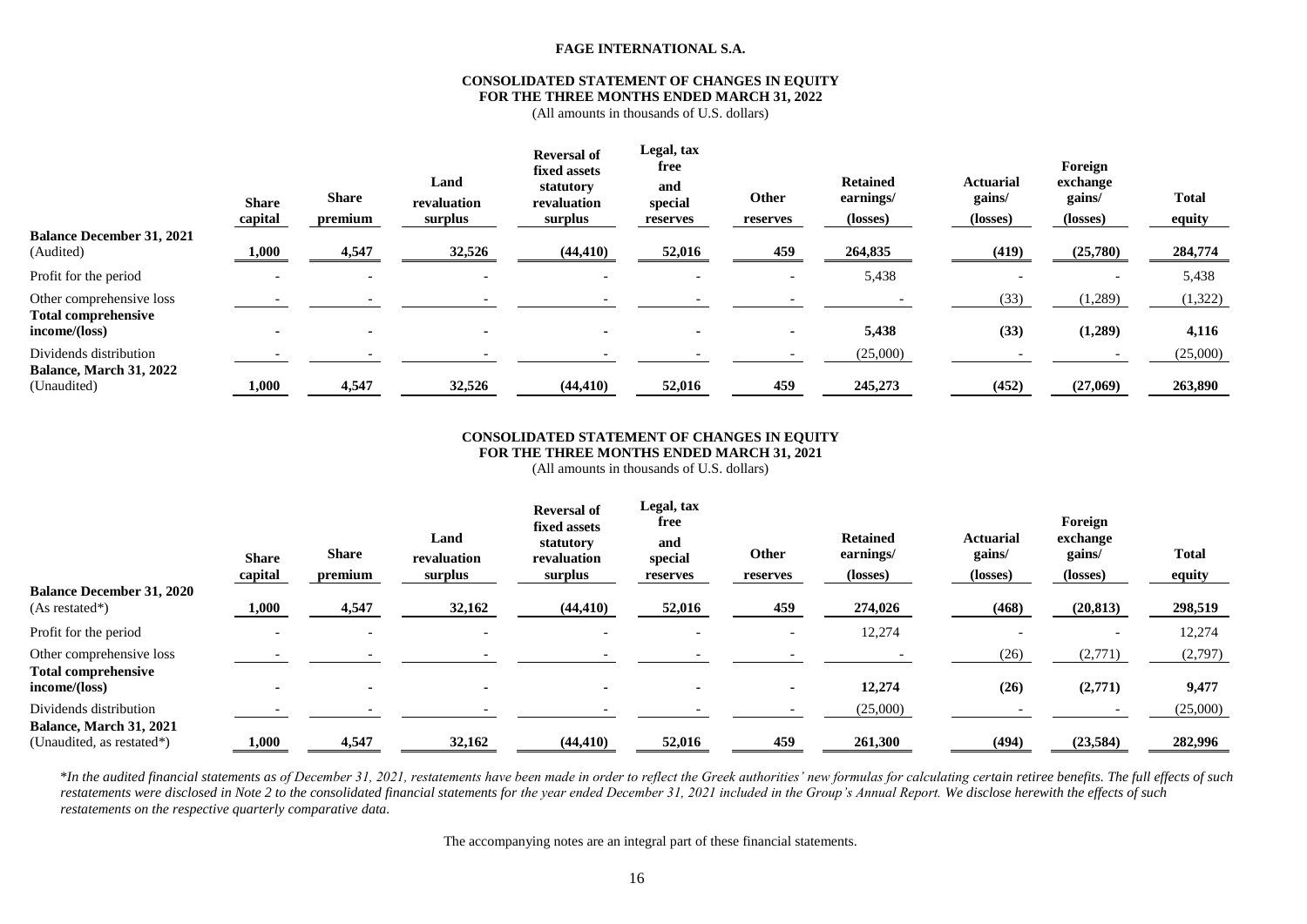## **CONSOLIDATED STATEMENT OF CASH FLOWS FOR THE THREE MONTHS ENDED MARCH 31, 2022**

(All amounts in thousands of U.S. dollars)

## **(UNAUDITED)**

|                                                                  |              | March 31,          |           |
|------------------------------------------------------------------|--------------|--------------------|-----------|
|                                                                  | <b>Notes</b> | 2022               | 2021      |
| <b>Operating Activities:</b>                                     |              |                    |           |
| Profit before income taxes                                       |              | 6,636              | 9,977     |
| Adjustments to reconcile to net cash provided by operating       |              |                    |           |
| activities:                                                      |              |                    |           |
| Depreciation and amortization                                    | 4            | 8,475              | 8,697     |
| Amortization of right-of-use leased assets                       | 4,8          | 200                | 203       |
| Provision for staff retirement indemnities                       |              | 94                 | 26        |
| Provision for doubtful account receivable                        | 5, 13        | (80)               | 102       |
| Financial income                                                 | 6            | (1)                | (9)       |
| Financial expenses                                               | 6            | 4,314              | 6,080     |
| Finance leasing interest expense                                 | 6            | 11                 | 4         |
| Loss on disposal of property, plant and equipment                |              | 4                  | 8         |
| Operating profit before working capital changes                  |              | 19,653             | 25,088    |
| (Increase)/Decrease in:                                          |              |                    |           |
| Inventories                                                      | 12           | (1,393)            | (2,050)   |
| Trade and other receivables                                      | 13           | (5,958)            | (7,295)   |
| Due from related companies                                       | 14           | 115                | 93        |
| Increase/(Decrease) in:                                          |              |                    |           |
| Trade accounts payable                                           | 17           | 420                | (633)     |
| Due to related companies                                         | 14           | 192                | 2,062     |
| Accrued and other current liabilities                            | 19           |                    | (2,542)   |
| <b>Working capital changes</b>                                   |              | (1,769)<br>(8,393) | (10, 365) |
|                                                                  |              |                    |           |
| Income taxes paid                                                |              | (513)              | (635)     |
| Payment of staff indemnities                                     |              | (113)              | (55)      |
| (Increase)/decrease in other non-current assets                  | 11           | (10)               | 689       |
| <b>Net Cash from Operating Activities</b>                        |              | 10,624             | 14,722    |
| <b>Investing Activities:</b>                                     |              |                    |           |
| Capital expenditure for property, plant and equipment            |              | (3,229)            | (1,734)   |
| Additions to intangible assets                                   |              | (42)               | (44)      |
| Proceeds from disposal of property, plant and equipment          |              | 116                | 46        |
| Interest and other related income received                       | 6            | 1                  | 9         |
| <b>Net Cash used in Investing Activities</b>                     |              | (3, 154)           | (1,723)   |
| <b>Financing Activities:</b>                                     |              |                    |           |
| Repurchase of bonds                                              | 16           |                    | (4,725)   |
| Payment of leased liabilities                                    | 8            | (169)              | (214)     |
| Interest paid                                                    |              | (8,180)            | (11,588)  |
| Dividends and share premium paid to equity holders of the parent |              | (25,000)           | (25,000)  |
| <b>Net Cash used in Financing Activities</b>                     |              | (33, 349)          | (41, 527) |
| Net increase/(decrease) in cash and cash equivalents             |              | (25,879)           | (28, 528) |
| Effect of exchange rates changes on cash                         |              | (798)              | 593       |
| Cash and cash equivalents at beginning of period                 | 15           | 119,239            | 230,255   |
| Cash and cash equivalents at March 31                            | 15           | 92,562             | 202,320   |
|                                                                  |              |                    |           |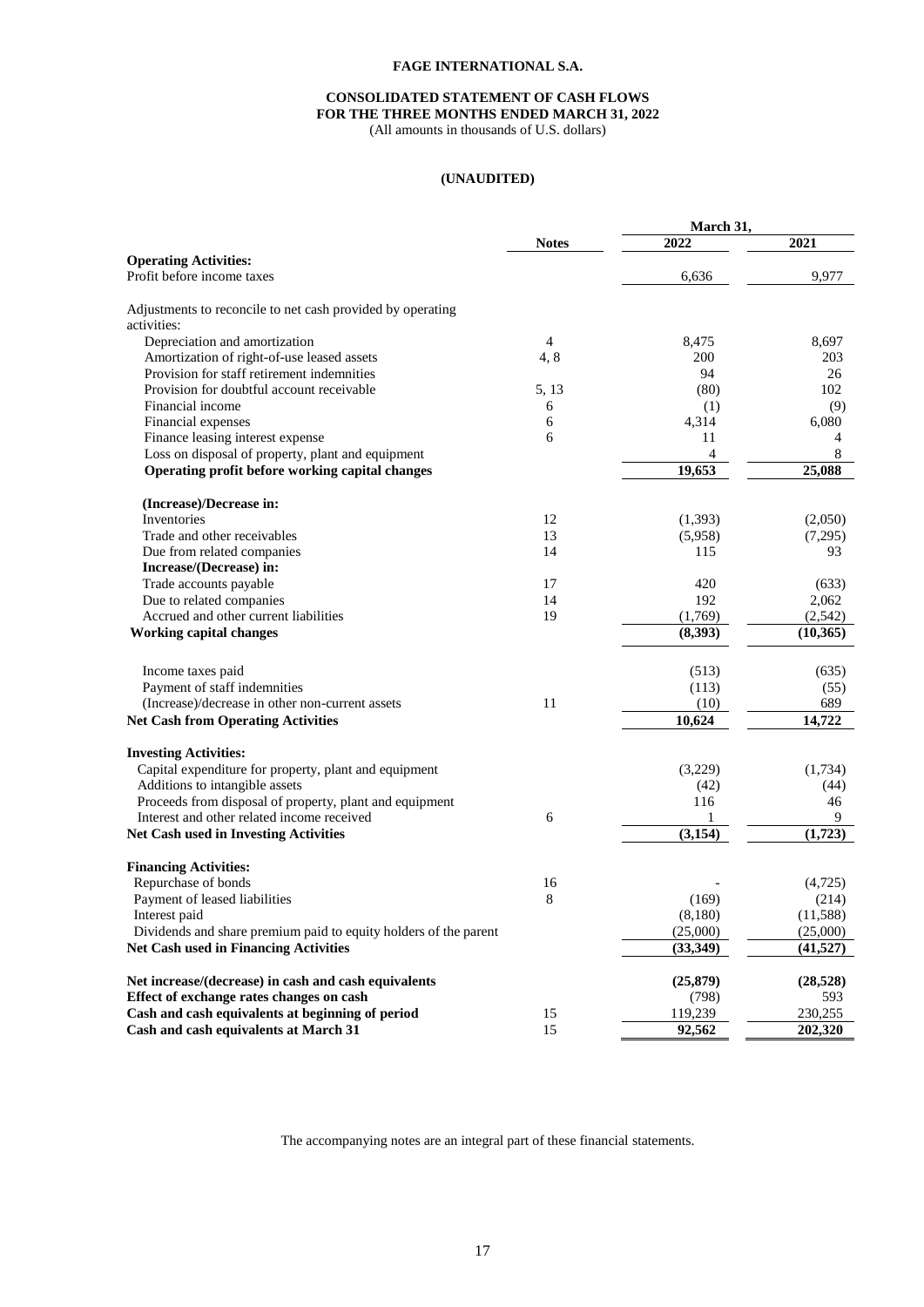(Amounts in all tables and notes are presented in thousands of U.S. dollars, unless otherwise stated)

## **1. CORPORATE INFORMATION:**

FAGE International S.A. ("FAGE International") is a corporation organized under the laws of the Grand Duchy of Luxembourg on September 25, 2012. Its registered office is located at 145, Rue du Kiem, L-8030 Strassen, Grand Duchy of Luxembourg. FAGE International has a share capital of \$1,000 and is registered with the Luxembourg Register of Commerce and Companies under number B 171651.

References to the "Group" include, unless the context requires otherwise, FAGE International and its wholly owned subsidiaries consolidated therewith:

- FAGE USA Dairy Industry, Inc., United States
- FAGE Greece Dairy Industry Single Member S.A., Greece
- FAGE U.K. Limited, United Kingdom

The FAGE Group operates principally in the United States, the Hellenic Republic, also known as Greece, Luxembourg and, directly or through its subsidiaries, elsewhere in Europe and the rest of the world.

## **2. BASIS OF PRESENTATION:**

*(a) Basis of Preparation of Financial Statements:* The accompanying interim condensed consolidated financial statements have been prepared in accordance with International Financial Reporting Standards (IFRS) as adopted by the European Union (EU) ("IFRS").

They have been prepared under the historical cost convention except for the measurement of investments in equity instruments initially designated at fair value through other comprehensive income, derivative financial instruments and land, which have been measured at fair value. These interim condensed consolidated financial statements have been prepared by management in accordance with IAS 34 (Interim Financial Reporting). The interim condensed consolidated financial statements do not include all the information and disclosure required in the annual consolidated financial statements and should be read in conjunction with the Group's annual consolidated financial statements as of and for the year ended December 31, 2021. The interim condensed consolidated financial statements are presented in thousands of U.S. dollars, except when otherwise indicated.

The preparation of financial statements, in accordance with IFRS, requires the use of critical accounting estimates. It also requires management to exercise its judgment in the process of applying the accounting policies which have been adopted. The areas involving a higher degree of judgment or complexity, and areas where assumptions and estimates are significant to the consolidated financial statements are disclosed in Note 2.5 to the consolidated financial statements included in the 2021 Annual Report.

- *(b) Significant Accounting Policies:* The interim condensed consolidated financial statements have been prepared using accounting policies consistent with those adopted for the preparation of the Group's annual consolidated financial statements as of and for the year ended December 31, 2021 and which are comprehensively presented in the notes to the annual financial statements.
- *(c) Basis of consolidation:* The consolidated financial statements comprise the financial statements of FAGE International and its subsidiaries as at March 31, 2022.

Subsidiaries are fully consolidated from the date of acquisition, being the date on which the Group obtains control and continue to be consolidated until the date when such control ceases. The financial statements of the subsidiaries are prepared for the same reporting period as the parent company, using consistent accounting policies. All intra-group balances, transactions, unrealized gains and losses resulting from intra-group transactions and dividends are eliminated in full.

Losses within a subsidiary are attributed to the non-controlling interest ("NCI") even if that results in a deficit balance.

A change in the ownership interest of a subsidiary, without a loss of control, is accounted for as an equity transaction. If the Group loses control over a subsidiary, it:

- Derecognizes the assets (including goodwill) and liabilities of the subsidiary,
- Derecognizes the carrying amount of any non-controlling interest,
- Derecognizes the cumulative translation differences, recorded in equity,
- Recognizes the fair value of the consideration received,
- Recognizes the fair value of any investment retained,
- Recognizes any surplus or deficit in profit or loss, and
- Reclassifies the parent's share of components previously recognized in other comprehensive income to profit or loss or retained earnings, as appropriate.
- *(d) Changes in Accounting Policies and Disclosures*

#### *New and Amended Standards and Interpretations*

Several amendments and interpretations apply for the first time in 2022, but do not have an impact on the consolidated financial statements of the Group except for the below change in accounting policy in IAS 19. The Group has not early adopted any standards, interpretations or amendments that have been issued but are not yet effective.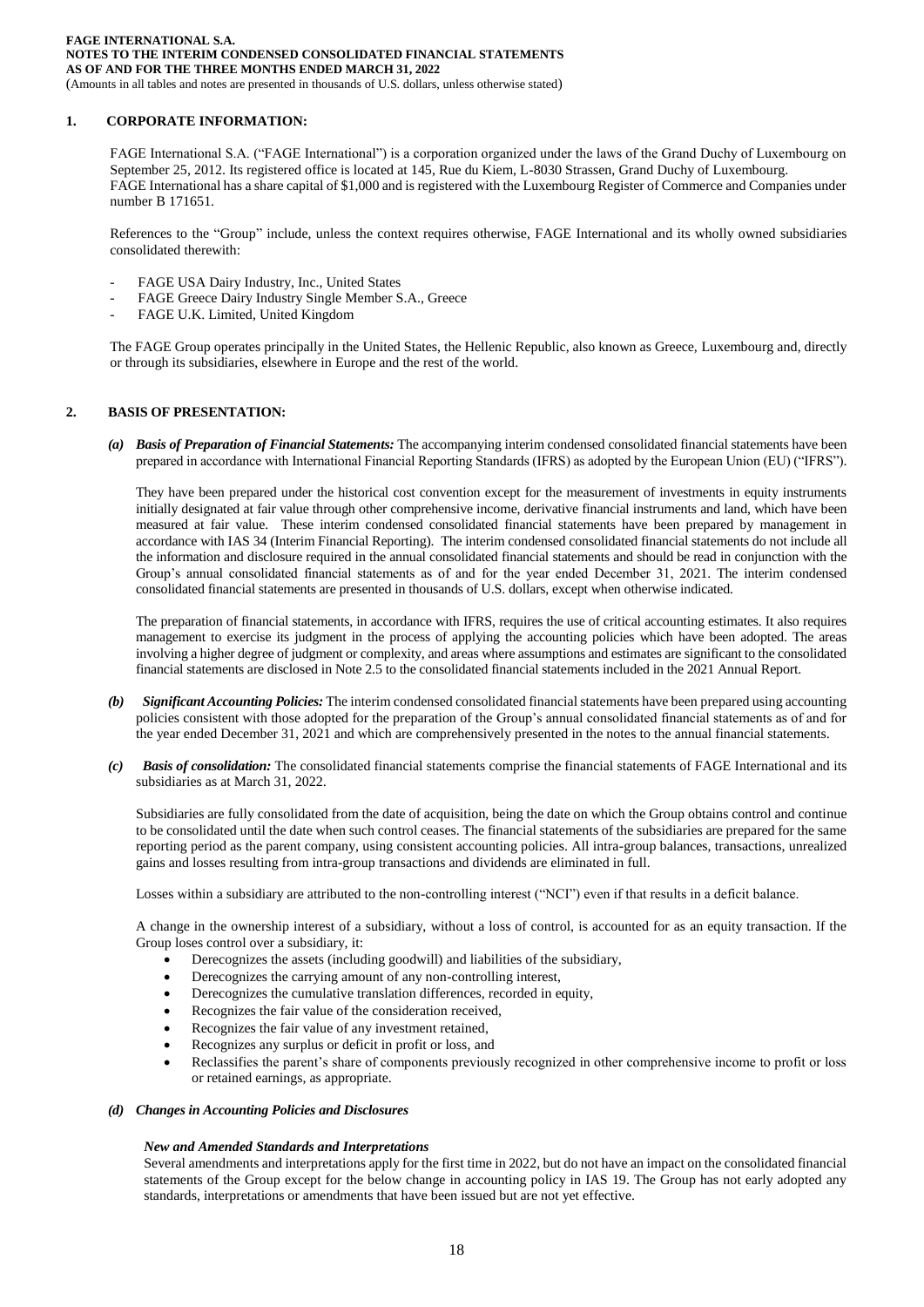#### **Decision of the Interpretation Committee of International Financial Reporting Standards (IFRIC) on the distribution of staff benefits over periods of service under a defined benefit plan, in accordance with International Accounting Standard (IAS) 19 "Employee Benefits"**

During 2021, a new tax law, Law 4808/2021, was enacted in Greece according to which the gap between daily workers and salaried employees closes from January 1, 2022 and the reserve for staff retirement indemnities had to be recalculated. As a result, from then on, daily workers in case of normal retirement are entitled to an amount of salaries instead of a number of wages, calculated based on the same scale and rules as those of salaried employees. The impact of the aforementioned was remeasured by using the discount rate according to the market conditions as of December 31, 2021.

In the actuarial study of December 31, 2021, the IFRIC decision of May 2021 "Attributing Benefit to Periods of Service" was taken into account. In line with Council of Greek Auditors Decision of P.Ν. 82/13 January 2022, par.19-22 of IAS 8 were applied. Therefore, the actuarial figures were amended retrospectively from December 31, 2019 to December 31, 2021. Accumulated actuarial (gains)/losses of previous years were erased from the account of retained earnings and recalculated from 2020 and thereafter.

#### **Interest Rate Benchmark Reform – Phase 2 – Amendments to IFRS 9, IAS 39, IFRS 7, IFRS 4 and IFRS 16**

The amendments – effective for annual periods beginning on or after January 1, 2021 and endorsed by the EU - provide temporary relief which addresses the financial reporting effects when an interbank offered rate (IBOR) is replaced with an alternative nearly risk-free interest rate (RFR). This includes, among others, (1) a practical expedient to require contractual changes, or changes to cash flows that are directly required by the reform, to be treated as changes to a floating interest rate, equivalent to a movement in a market rate of interest when the transition takes place on an economically equivalent basis with no value transfer having occurred; and (2) a relief from discontinuing hedging relationships when required by the IBOR reform and when redefining the hedged risk to reference an RFR and redefining the description of the hedging instruments and/or the hedged items to reflect the RFR. At the same time, additional disclosures are required on how the entity is managing the transition and others. These amendments have no impact on the Group's consolidated financial position or results of operations since the Group has no exposure to IBOR.

#### **Leases COVID-19 – Related Rent Concessions – Amendments to IFRS 16**

In May 2020, the IASB amended IFRS 16 to provide relief to lessees from applying the IFRS 16 guidance on lease modifications to rent concessions arising as a direct consequence of the COVID-19 pandemic. Such amendments are applicable to financial years starting in June 2020. In March 2021, the IASB further modified the amendments in order to extend its application to lease payments due beyond June 30, 2022. The amendments are effective for annual reporting periods beginning on or after April 1, 2021 and earlier application is permitted. The amendments do not apply to lessors. As a practical expedient, a lessee may elect not to assess whether a COVID-19 related rent concession from a lessor is a lease modification. A lessee that makes this election accounts for any change in lease payments resulting from the COVID-19 related rent concession the same way it would account for the change under IFRS 16, if the change were not a lease modification.

Lessees will apply the practical expedient retrospectively, recognizing the cumulative effect of initially applying the amendments as an adjustment to the opening balance of retained earnings (or other component of equity, as appropriate) at the beginning of the annual reporting period in which the amendments are first applied. Since no lease modifications or concessions have been granted to the Group nor are expected to be received, these amendments will have no impact on the Group's consolidated financial position or results of operations once they become applicable.

#### *Amendments to the Conceptual Framework for Financial Reporting*

The IASB has revised its conceptual framework. The framework is not an IFRS standard, and none of the concepts override those in any standard or any requirements in a standard. Its purpose is to assist the IASB in developing standards, to help preparers develop consistent accounting policies if there is no applicable standard in place and to assist all parties to understand and interpret the standards. Management has assessed that the conceptual framework amendments have no impact on the Group's consolidated financial position or results of operations.

## *Insurance Contracts (deferral of effective date of IFRS 9) - Amendments to IFRS 4*

Effective for annual periods starting on or after January 1, 2021, these amendments extend the effective date to apply IFRS 9 for insurance contracts to January 1, 2023 in order to align with the effective date of IFRS 17. These amendments have been endorsed by the EU. These amendments have no impact on the Group's consolidated financial position or results of operations.

## *Reference to the Conceptual Framework – Amendments to IFRS 3*

These amendments became effective on January 1, 2022 and have been endorsed by the EU. In May 2020, the IASB issued Amendments to IFRS 3 Business Combinations – Reference to the Conceptual Framework. The amendments are intended to replace a reference to a previous version of the IASB's Conceptual Framework (the 1989 Framework) with a reference to the current version issued in March 2018 (the Conceptual Framework) without significantly changing its requirements. The amendments will promote consistency in financial reporting and avoid potential confusion from having more than one version of the Conceptual Framework in use. The conceptual framework amendments have no impact on the Group's consolidated financial position or results of operations.

#### *Onerous Contracts – Costs of fulfilling a contract – Amendments to IAS 37*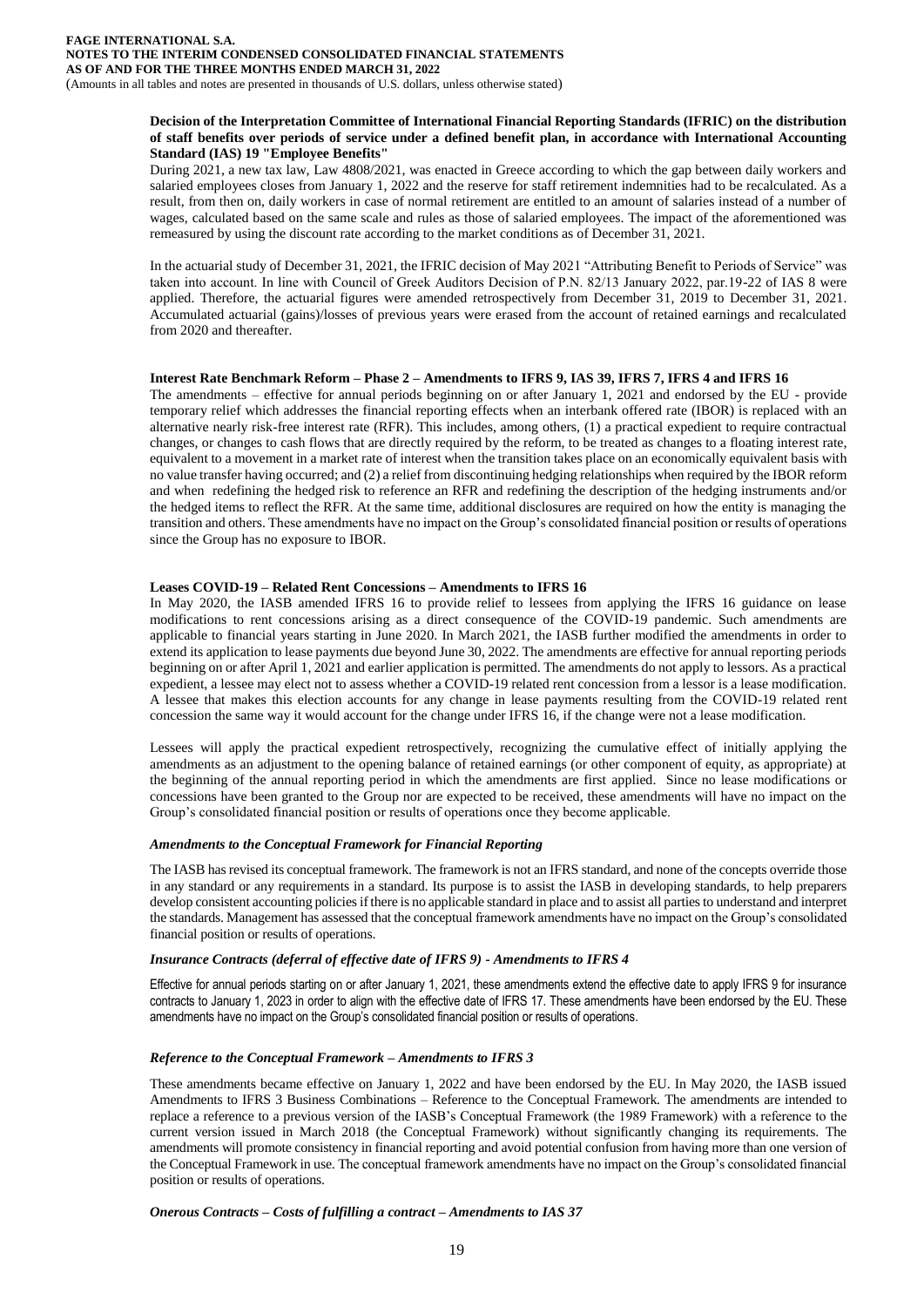These amendments became effective on January 1, 2022 and have been endorsed by the EU. In May 2020, the IASB issued amendments to IAS 37 Provisions Contingent Liabilities and Contingent Assets to specify which costs an entity needs to include when assessing whether a contract is onerous or loss-making. The amendments must be applied prospectively to contracts for which an entity has not yet fulfilled all of its obligations at the beginning of the annual reporting period in which it first applies the amendments (the date of initial application). Earlier application is permitted and must be disclosed. The amendments are intended to provide clarity and help ensure consistent application of the standard. Entities that previously applied the incremental cost approach will see provisions increase to reflect the inclusion of costs related directly to contract activities, whilst entities that previously recognized contract loss provisions using the guidance from the former standard, IAS 11 Construction Contracts, will be required to exclude the allocation of indirect overheads from their provisions. The amendments have no impact on the Group's consolidated financial position or results of operations.

#### *Property, Plant and Equipment: Proceeds before Intended Use – Amendments to IAS 16*

The amendments became effective on January 1, 2022 and have been endorsed by the EU. They prohibit entities from deducting from the cost of an item of property, plant and equipment (PP&E), any proceeds of the sale of items produced while bringing that asset to the location and condition necessary for it to be capable of operating in the manner intended by management. Instead, an entity recognizes the proceeds from selling such items, and the costs of producing those items, in profit or loss. The amendments must be applied retrospectively only to items of PP&E made available for use on or after the beginning of the earliest period presented when the entity first applies the amendment. The amendments have no impact on the Group's consolidated financial position or results of operations.

## *AIP – IFRS 1 First-time Adoption of IFRS : Subsidiary as a first-time adopter*

The amendment permits a subsidiary, an associate or a joint venture that elects to apply paragraph D16(a) of IFRS 1 to measure cumulative translation differences using amounts reported in the parent's consolidated financial statements, based on the parent's date of transition to IFRS, if no adjustments were made for consolidation procedures and for the effects of the business combination in which the parent acquired the subsidiary. This amendment became effective on January 1, 2022 and was endorsed by the EU. The amendments are not applicable to the Group's consolidated financial position or results of operations and as such have no impact on the Group's consolidated financial position or results of operations.

## *AIP – IFRS 9 Financial Instruments : Fees in the '10 per cent' test of derecognition of financial liabilities*

The amendment clarifies the fees that an entity includes when assessing whether the terms of a new or modified financial liability are substantially different from the terms of the original financial liability. These fees include only those paid or received between the borrower and the lender, including fees paid or received by either the borrower or lender on the other's behalf. There is no similar amendment proposed for IAS 39. This amendment is applicable to financial liabilities that are modified or exchanged on or after the beginning of the annual reporting period in which the entity first applies the amendment. This amendment became effective on January 1, 2022 and is endorsed by the EU. The amendments are not applicable to the Group's consolidated financial position or results of operations and as such have no impact on the Group's consolidated financial position or results of operations.

#### *(e) Standards issued but not yet effective and not early adopted*

The new and amended standards and interpretations that are issued, but not yet effective, up to the date of issuance of the Group's financial statements are disclosed below. The Group intends to adopt these new and amended standards and interpretations, if applicable, when they become effective.

## • **IFRS 17, Insurance Contracts**

The standard is effective for annual periods beginning on or after January 1, 2023 and has been endorsed by the EU. IFRS 17 establishes principles for the recognition, measurement, presentation and disclosure of insurance contracts issued, reinsurance contracts held and investment contracts with discretionary participation features issued. IFRS 17 was amended to include a transition option for a "classification overlay" to address possible accounting mismatches between financial assets and insurance contract liabilities in the comparative information presented on initial application. Management does not consider this standard to be relevant for its Group's consolidated financial position or results of operations.

## • **Classification of Liabilities as Current or Non-Current – Amendments to IAS 1**

These amendments are effective for annual periods beginning on or after January 1, 2023 and have been endorsed by the EU. In January 2020, the IASB issued amendments to paragraphs 69 to 76 of IAS 1 Presentation of Financial Statements to specify the requirements for classifying liabilities as current or non-current. The amendments clarify what is meant by a right to defer settlement, that a right to defer must exist at the end of the reporting period, that classification is unaffected by the likelihood that an entity will exercise its deferral right and that only if an embedded derivative in a convertible liability is itself an equity instrument, would the terms of a liability not impact its classification. Management expects that the amendments will not have an impact on the Group's consolidated financial position or results of operations.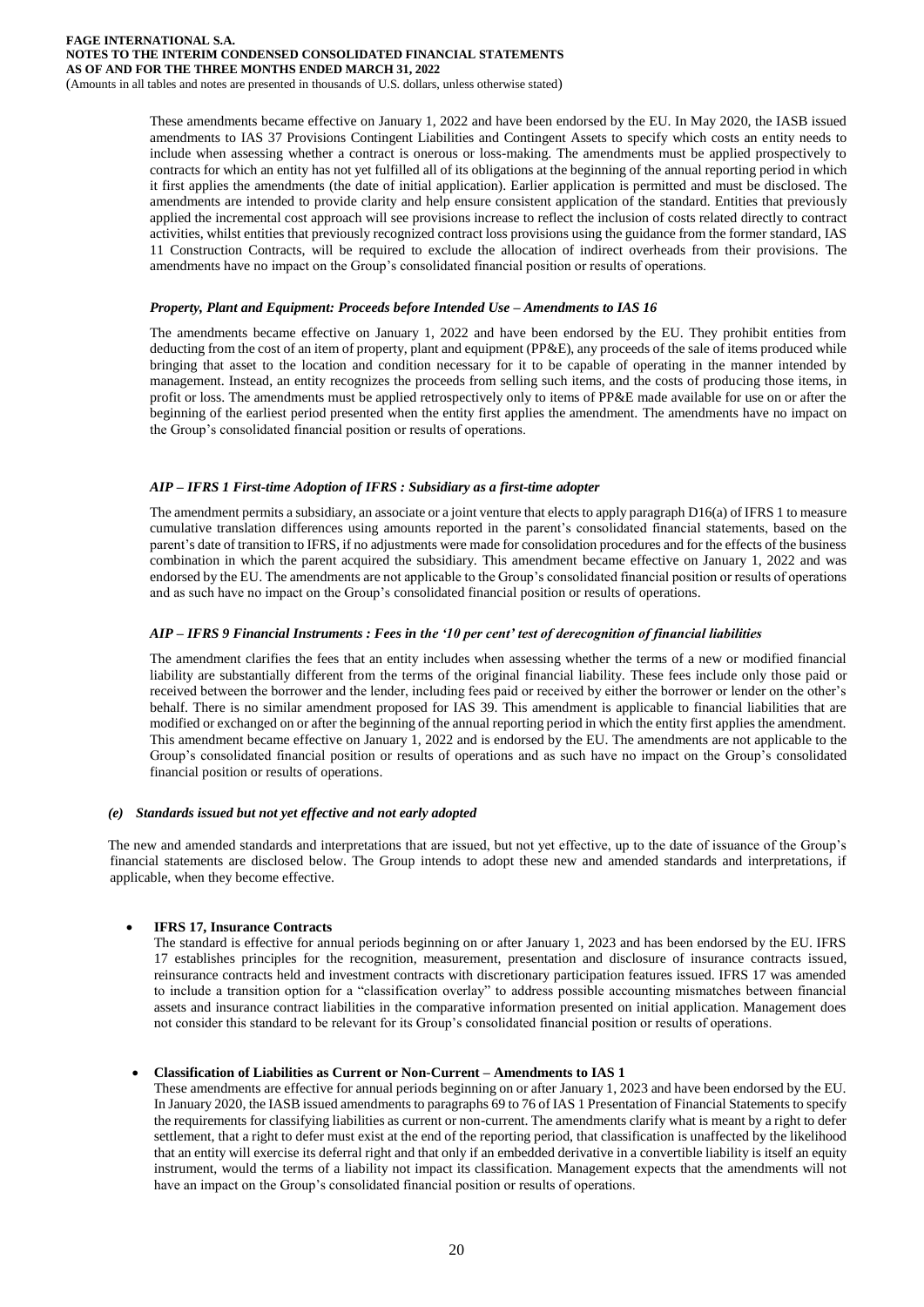**FAGE INTERNATIONAL S.A. NOTES TO THE INTERIM CONDENSED CONSOLIDATED FINANCIAL STATEMENTS AS OF AND FOR THE THREE MONTHS ENDED MARCH 31, 2022** (Amounts in all tables and notes are presented in thousands of U.S. dollars, unless otherwise stated)

## • **Amendments to IAS 1 Presentation of Financial Statements and IFRS Practice Statement 2: Disclosure of Accounting Policies**

The amendments are effective for periods beginning on or after January 1, 2023 and have been endorsed by the EU. They require entities to disclose their material accounting policies rather than their significant accounting policies. To support these amendments the IASB has also developed guidance and examples to explain and demonstrate the application of the "fourstep materiality process". According to the amendments, accounting policy information may be material (i) because of its nature, even if the related amounts are immaterial; (2) if users of an entity's financial statements would need it to understand other material information in the financial statements; and (3) if an entity discloses immaterial accounting policy information, such information shall not obscure material accounting policy information. Management expects that the amendments will not have an impact on the Group's consolidated financial position or results of operations.

#### • **Amendments to IAS 8 Accounting Policies, Changes in Accounting Estimates and Errors: Definition of Accounting Estimates**

The amendments help entities to distinguish between accounting policies and accounting estimates and the correction of errors. The amendments are effective for annual periods beginning on or after January 1, 2023 and have been endorsed by the EU. Accounting estimates are now defined as being the monetary amounts in financial statements that are subject to measurement uncertainty. The amendments clarify that a change in an accounting estimate that results from new information or new developments is not the correction of an error. The amended standard clarifies that the effects on an accounting estimate of a change in an input or a change in a measurement technique are changes in accounting estimates if they do not result from the correction of prior period errors. In addition, the effects of a change in an input or a measurement technique used to develop an accounting estimate are changes in accounting estimates if they do not result from the correction of prior period errors. Management expects that the amendments will not have an impact on the Group's consolidated financial position or results of operations.

## • **Amendments to IAS 12, 'Income Taxes'**

The amendments, issued in May 2021, require companies to recognize deferred tax on transactions that, on initial recognition, give rise to equal amounts of taxable and deductible temporary differences. The amendments are effective for annual reporting periods beginning on or after January 1, 2023 with a permitted earlier application and have not been endorsed by the EU. The amendments – to be applied on a modified retrospective basis - require companies (a) to recognize a deferred tax asset – to the extent that it is probable that taxable profit will be available against which the deductible temporary difference can be utilized – and a deferred tax liability for all deductible and taxable temporary differences associated with (1) right-of-use assets and lease liabilities; and (2) decommissioning, restoration and similar liabilities, and the corresponding amounts recognized as part of the cost of the related asset; and (b) to recognize the cumulative effect of initially applying the amendments as an adjustment to the opening balance of retained earnings (or other component of equity, as appropriate) at that date. Management expects that the amendments will not have a material impact on the Group's consolidated financial position or results of operations.

## **3. PAYROLL COST:**

Payroll cost in the accompanying interim condensed consolidated financial statements is analyzed as follows:

|                                                       | March 31, |         |
|-------------------------------------------------------|-----------|---------|
|                                                       | 2022      | 2021    |
| Wages and salaries                                    | 11,102    | 10.516  |
| Social security costs                                 | 1.177     | 1.359   |
| Provision for staff retirement indemnities            | 94        | 26      |
| Other staff costs                                     | 1,311     | 1,405   |
| <b>Total payroll</b>                                  | 13,684    | 13,306  |
| Less: amounts charged to cost of production           | (7,015)   | (7,168) |
| amounts capitalized to tangible and intangible assets | (377)     | (109)   |
| Payroll expensed (Note 5)                             | 6.292     | 6,029   |

The Group's total number of employees as of March 31, 2022 and 2021, was approximately 825 and 838, respectively.

Amounts paid to directors and executive officers included in payroll are described in Note 5.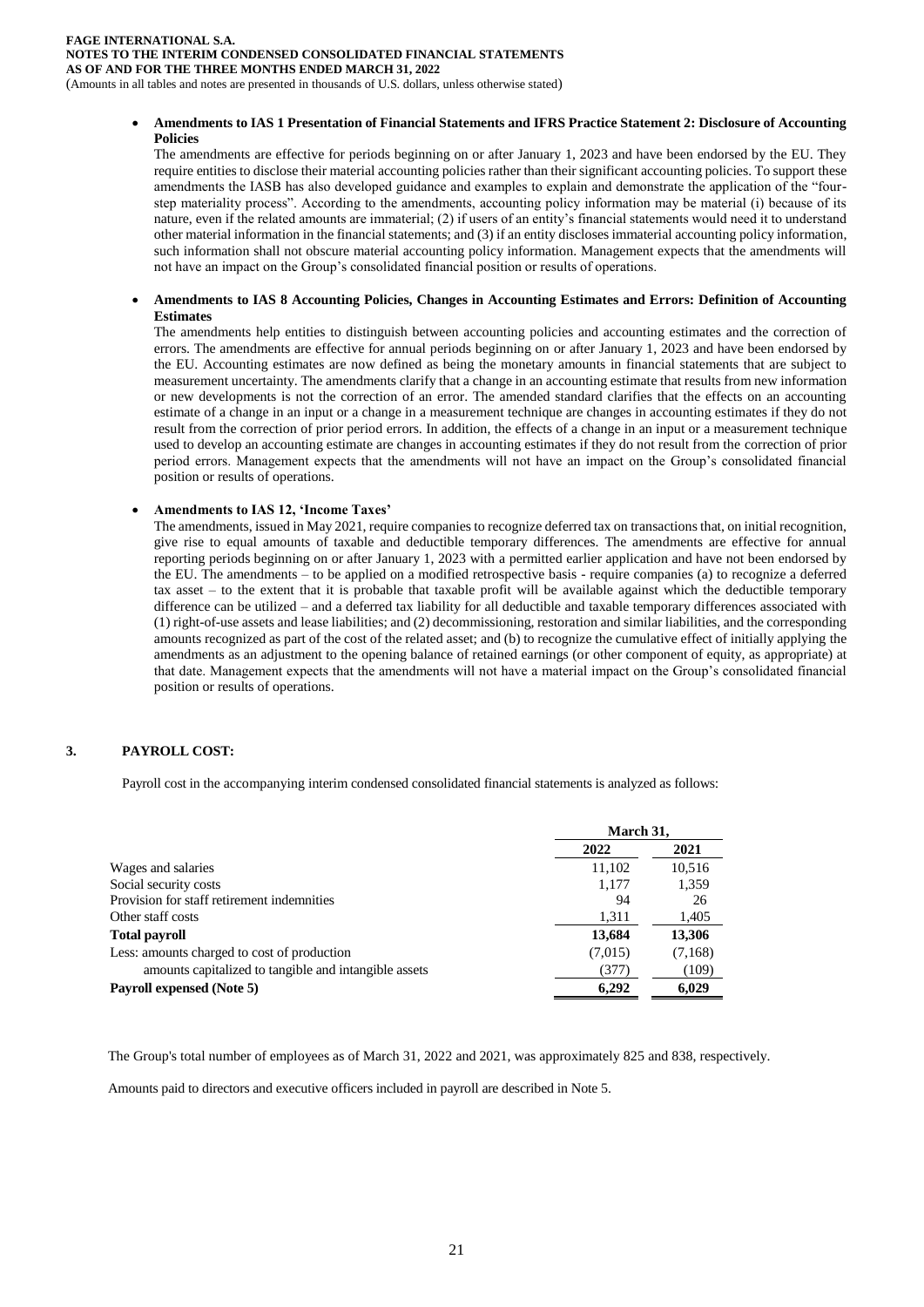(Amounts in all tables and notes are presented in thousands of U.S. dollars, unless otherwise stated)

## **4. DEPRECIATION AND AMORTIZATION:**

Depreciation and amortization in the accompanying interim condensed consolidated financial statements is analyzed as follows:

|                                                 | March 31. |        |
|-------------------------------------------------|-----------|--------|
|                                                 | 2022      | 2021   |
| Depreciation of property, plant and equipment   | 8.413     | 8,636  |
| Amortization of right-of-use leased assets      | 200       | 203    |
| Amortization of intangible assets               | 62        | 61     |
| <b>Total depreciation and amortization</b>      | 8.675     | 8,900  |
| Less: amounts charged to cost of production     | (7,137)   | 7,269) |
| Depreciation and amortization expensed (Note 5) | 1.538     | 1,631  |
|                                                 |           |        |

## **5. SELLING, GENERAL AND ADMINISTRATIVE EXPENSES:**

Selling, general and administrative expenses in the accompanying consolidated financial statements are analyzed as follows:

|                                          | March 31, |        |
|------------------------------------------|-----------|--------|
|                                          | 2022      | 2021   |
| Shipping and handling costs              | 12,299    | 11,165 |
| Advertising costs                        | 4,581     | 9,482  |
| Third party fees                         | 1.494     | 3,319  |
| Payroll (Note 3)                         | 6,292     | 6,029  |
| Depreciation and amortization (Note 4)   | 1,538     | 1,631  |
| Repairs and maintenance                  | 276       | 251    |
| Travel and entertainment                 | 34        | 49     |
| Allowance for doubtful account (Note 13) | (80)      | 102    |
| Other                                    | 2,292     | 2,055  |
| Total                                    | 28,726    | 34,083 |

Compensation paid to directors and executive officers for the three months ended March 31, 2022 and 2021, included in payroll and third party fees, amounted to \$1,931 and \$2,099, respectively. Of these amounts, \$1,324 and \$1,426 have been paid to the shareholders and members of the Filippou family for the three months ended March 31, 2022 and 2021, respectively.

## **6. FINANCIAL INCOME AND EXPENSES:**

Financial income/(expenses) in the accompanying consolidated financial statements is analyzed as follows:

|                                                                                                 | March 31.    |             |
|-------------------------------------------------------------------------------------------------|--------------|-------------|
|                                                                                                 | 2022         | 2021        |
| Financial expenses on loans and borrowings (Note 16)                                            | (4,236)      | (5,992)     |
| Interest on short-term borrowings (Note 18)                                                     | (33)         | (32)        |
| Amortization of fees for revolving credit facility<br>Finance leasing interest expense (Note 8) | (11)<br>(11) | (15)<br>(4) |
|                                                                                                 |              |             |
| <b>Total financial expenses</b>                                                                 | (4,325)      | (6,084)     |
| Interest earned on cash at banks and on time deposits                                           |              | 9           |
| <b>Total financial income</b>                                                                   |              | 9           |
| Total financial income/(expense), net                                                           | (4.324       | (6.075)     |

#### **7. INCOME TAXES:**

In accordance with Luxembourg tax regulations, the corporate tax rate applied by companies for fiscal years 2022 and 2021 is 24.94%.

Income tax expense reflected in the accompanying consolidated statements of profit or loss is analyzed as follows: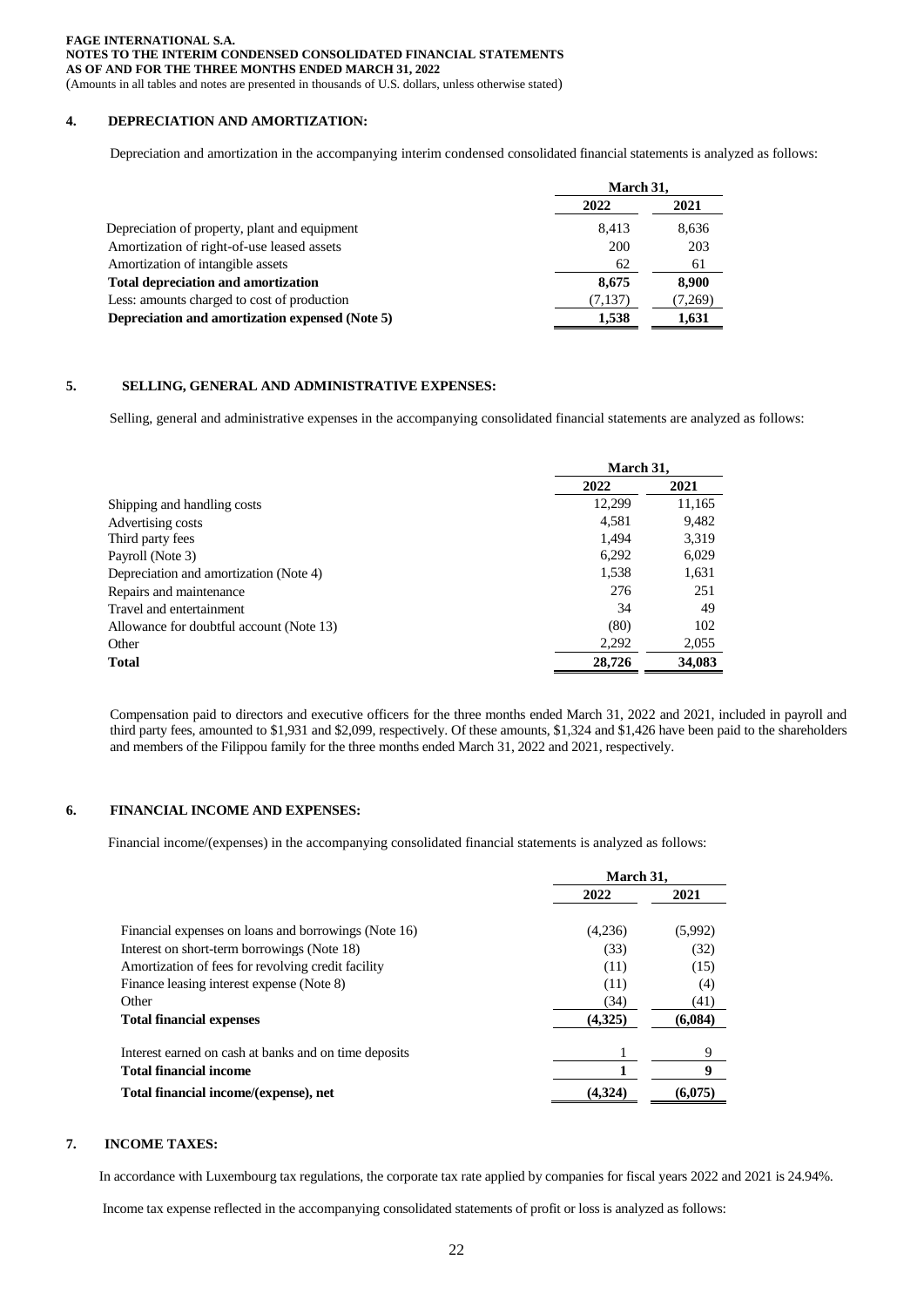(Amounts in all tables and notes are presented in thousands of U.S. dollars, unless otherwise stated)

|                                       | March 31, |         |
|---------------------------------------|-----------|---------|
|                                       | 2022      | 2021    |
| Income taxes:                         |           |         |
| Current income tax expense            | 952       | 1,565   |
| Deferred income tax (benefit)/expense | 246       | (3,862) |
| Total income tax expense/(benefit)    | 1,198     | (2,297) |

## **8. FINANCE LEASES AND LIABILITIES:**

The impact of IFRS 16 adoption for the three months ended March 31, 2022 and 2021, is as follows:

|                                                          | March 31, |                |
|----------------------------------------------------------|-----------|----------------|
|                                                          | 2022      | 2021           |
| <b>Assets</b>                                            |           |                |
| <b>Right-of-use leased assets January 1</b>              | 3,759     | 3,147          |
| Amortization of right-of-use leased assets (Note 4)      | (200)     | (203)          |
| Foreign currency remeasurement                           | (33)      | (24)<br>2,920  |
| Right-of-use leased assets March 31                      | 3,526     |                |
| <b>Liabilities</b>                                       |           |                |
| <b>Total liabilities from finance leases January 1</b>   | 3,835     | 3,149          |
| Liabilities from finance lease - rental expenses         | (169)     | (214)          |
| Interest expenses from finance leases (Note 6)           | 11        | $\overline{4}$ |
| Foreign currency remeasurement                           | (33)      | (25)           |
| <b>Total liabilities from finance leases March 31</b>    | 3,644     | 2,914          |
|                                                          |           |                |
| Analyzed to:                                             |           |                |
| Non-current liabilities from finance leases              | 2,940     | 2,207          |
| Current liabilities from finance leases                  | 704       | 707            |
| Total liabilities from finance leases March 31           | 3,644     | 2,914          |
|                                                          | March 31, |                |
|                                                          | 2022      | 2021           |
| <b>Impact on Profit or Loss Statement</b>                |           |                |
| Interest expenses from leases                            | (11)      | (4)            |
| Amortization of right-of-use leased assets               | (200)     | (203)          |
| Liabilities from leases – rental expenses                | 169       | 214            |
| <b>Gross Impact on Profit or Loss Statement March 31</b> | (42)      | 7              |
| Deferred tax                                             | 10        | (2)            |

## **9. CONSOLIDATED SUBSIDIARIES AND GOODWILL:**

## **CONSOLIDATED SUBSIDIARIES**

The consolidated financial statements as of March 31, 2022, include the financial statements of FAGE International and its subsidiaries listed below:

**Net Impact on Profit or Loss Statement March 31** (32) 5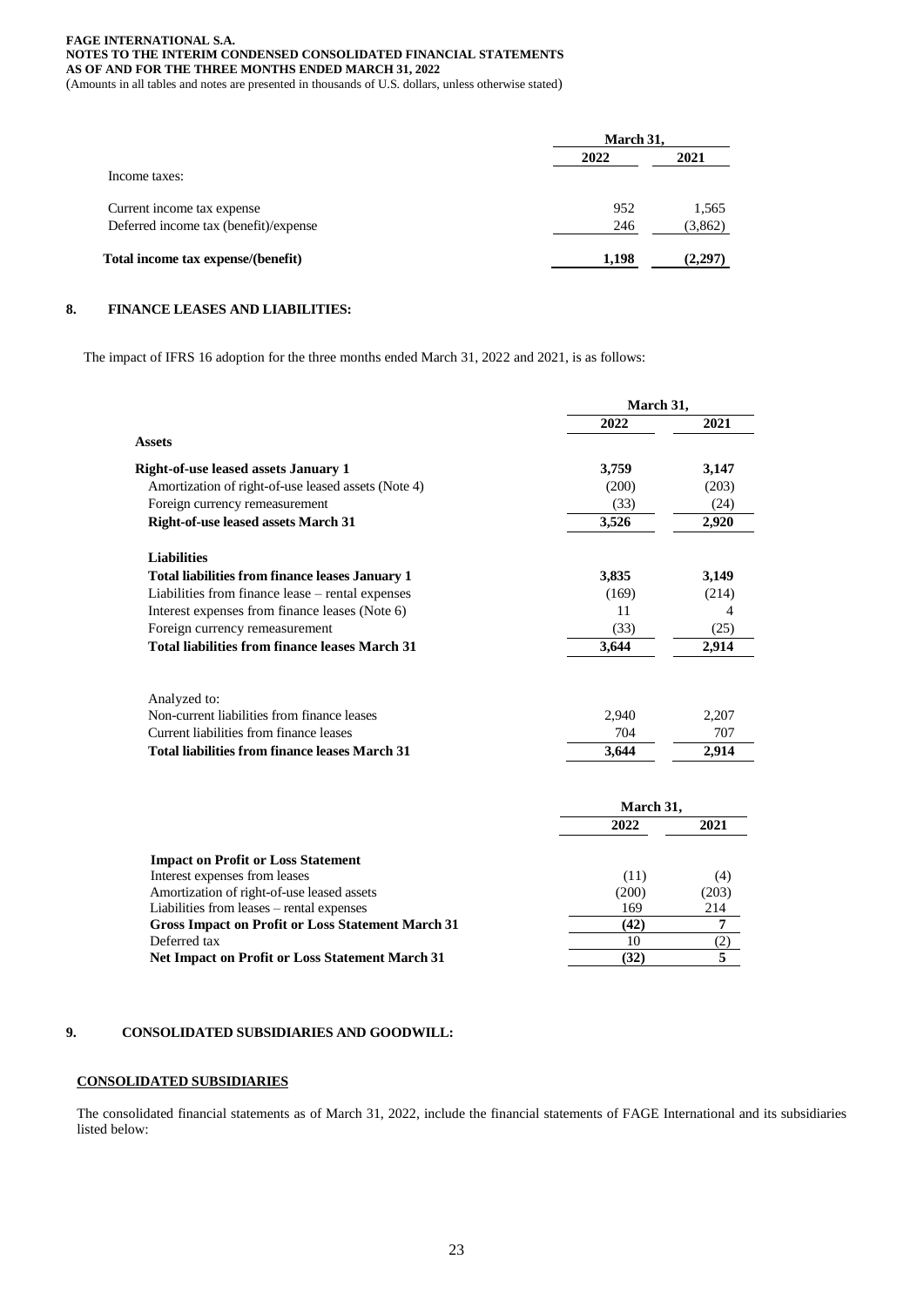(Amounts in all tables and notes are presented in thousands of U.S. dollars, unless otherwise stated)

|                                                  | <b>Equity interest</b><br>March 31,<br>2022 | Country of<br>incorporation |                                                                                                                                                                                 |
|--------------------------------------------------|---------------------------------------------|-----------------------------|---------------------------------------------------------------------------------------------------------------------------------------------------------------------------------|
| FAGE USA Dairy Industry, Inc.                    | 100.0%                                      | <b>USA</b>                  | U.S. operating subsidiary with<br>its primary activity being the<br>operation of the Group's U.S.<br>production facility and the<br>distribution of its products in<br>the U.S. |
| FAGE Greece Dairy Industry Single<br>Member S.A. | 100.0%                                      | Greece                      | Greek operating subsidiary<br>with its primary activity being<br>the operation of the Group's<br>Greek production facilities and<br>distribution of its products in<br>Greece.  |
| FAGE U.K. Limited                                | 100.0%                                      | United Kingdom              | Distribution network covering<br>the United Kingdom.                                                                                                                            |

#### **GOODWILL**

The carrying value of goodwill reflected in the accompanying consolidated statements of financial position is analyzed as follows:

|                                                                   | March 31,<br>2022 | December 31,<br>2021 |
|-------------------------------------------------------------------|-------------------|----------------------|
| Foods Hellas S.A. (FAGE Greece Dairy Industry Single Member S.A.) | 1.439             | 1,468                |
| FAGE U.K. Limited                                                 | 1.239             | 1,272                |
| <b>Total</b>                                                      | 2.678             | 2.740                |

Goodwill is tested annually for impairment in December of each year or more frequently when circumstances indicate that the carrying value maybe impaired. The Group has identified two cash generating units, the European and the U.S.

The annual impairment test for goodwill was based on the value in use approach as described in Note 2.5(d) of the 2021 Annual Report, which was used to determine the recoverable amount of the cash generating units of the Group to which goodwill is allocated. Cash flow projections are based on financial forecasts approved by management covering a five-year period. The pre-tax discount rate applied to cash flow projections was 12.1% and cash flows beyond the five-year period were extrapolated using a 0.0% growth rate which is the expected average growth rate for the specific industry.

Management did not identify any impairment at the Group level as a result of this test.

#### **Sensitivity to changes in assumptions**

With regard to the assessment of value in use of the cash generating units of the Group, management believes that a reasonable change in any of the above key assumptions would not cause the current value of these cash generating units to materially exceed their recoverable amounts.

#### **10. INVESTMENTS IN EQUITY INSTRUMENTS:**

Investments in equity instruments are analyzed as follows:

|                                         | March 31, | December 31, |  |
|-----------------------------------------|-----------|--------------|--|
|                                         | 2022      | 2021         |  |
| Shares—unlisted:                        |           |              |  |
| Packing Hellas Development S.A.         | 98        | 100          |  |
| Total investments in equity instruments | 98        | 100          |  |

Investments in equity instruments are initially designated at fair value through other comprehensive income and consist of investments in ordinary and preferred shares and, therefore, have no fixed maturity date or coupon rate.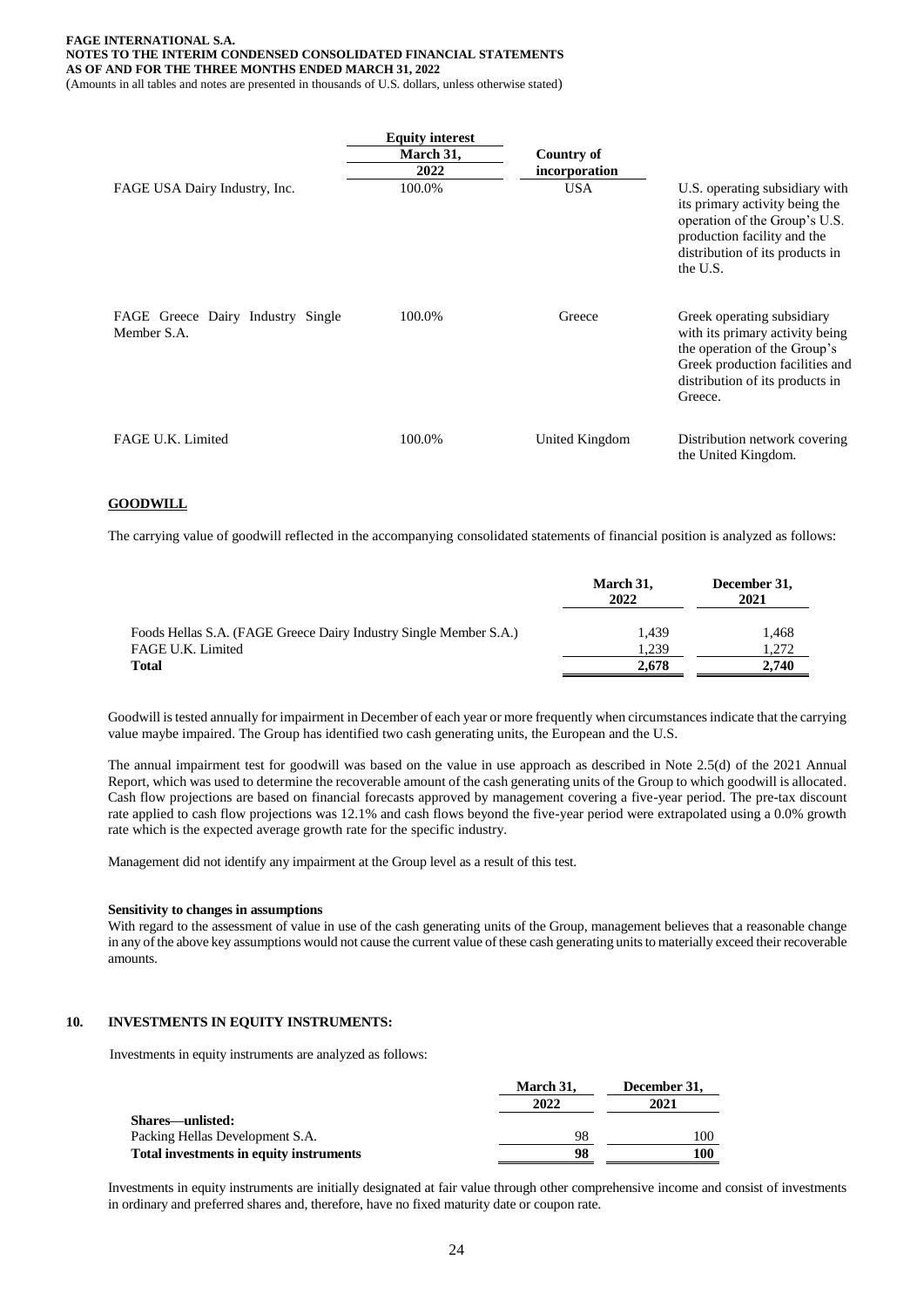(Amounts in all tables and notes are presented in thousands of U.S. dollars, unless otherwise stated)

The aforementioned investments are carried at their fair value with the difference in the fair values reflected in other comprehensive income/(loss) (no recycling) unless a significant or prolonged decline exists in which case they are recycled through the consolidated statement of profit or loss.

#### **11. OTHER NON-CURRENT ASSETS:**

Other non-current assets are analyzed as follows:

|                  | March 31, | December 31, |
|------------------|-----------|--------------|
|                  | 2022      | 2021         |
| Utility deposits | 158       | 158          |
| Other            | 133       | 123          |
|                  | 291       | 281          |

## **12. INVENTORIES:**

Inventories are analyzed as follows:

|                                     | March 31, | December 31, |
|-------------------------------------|-----------|--------------|
|                                     | 2022      | 2021         |
| Merchandise                         | 289       | 385          |
| Finished and semi-finished products | 20,291    | 19.522       |
| Raw materials and supplies          | 24.715    | 23,995       |
|                                     | 45,295    | 43,902       |

## **13. TRADE AND OTHER RECEIVABLES:**

Trade and other receivables are analyzed as follows:

|                                        | March 31, | December 31, |
|----------------------------------------|-----------|--------------|
|                                        | 2022      | 2021         |
| <b>Trade:</b>                          |           |              |
| —In U.S. dollars                       | 27,730    | 20,872       |
| —In foreign currencies                 | 31,983    | 28,376       |
|                                        | 59,713    | 49,248       |
| —Less: allowance for doubtful accounts | (1, 534)  | (1,643)      |
|                                        | 58,179    | 47,605       |
| Other:                                 |           |              |
| —Value added tax                       | 2,242     | 3,735        |
| —Prepaid expenses                      | 2,441     | 1,649        |
| —Advances to suppliers                 | 1,745     | 1,758        |
| -Various debtors                       | 70        | 3,925        |
|                                        | 6,498     | 11,067       |
| —Less: allowance for doubtful accounts | (1,655)   | (1,688)      |
|                                        | 4,843     | 9,379        |
|                                        | 63,022    | 56,984       |

The change in the allowance for doubtful accounts between December 31, 2021 and March 31, 2022 was as follows:

|                                     | Trade | <b>Other</b> | Total |
|-------------------------------------|-------|--------------|-------|
| <b>Balance at December 31, 2021</b> | 1,643 | 1.688        | 3,331 |
| Provision (Note 5)                  | (80)  |              | (80)  |
| Foreign currency remeasurement      | (29)  | (33)         | (62)  |
| <b>Balance at March 31, 2022</b>    | 1.534 | 1.655        | 3,189 |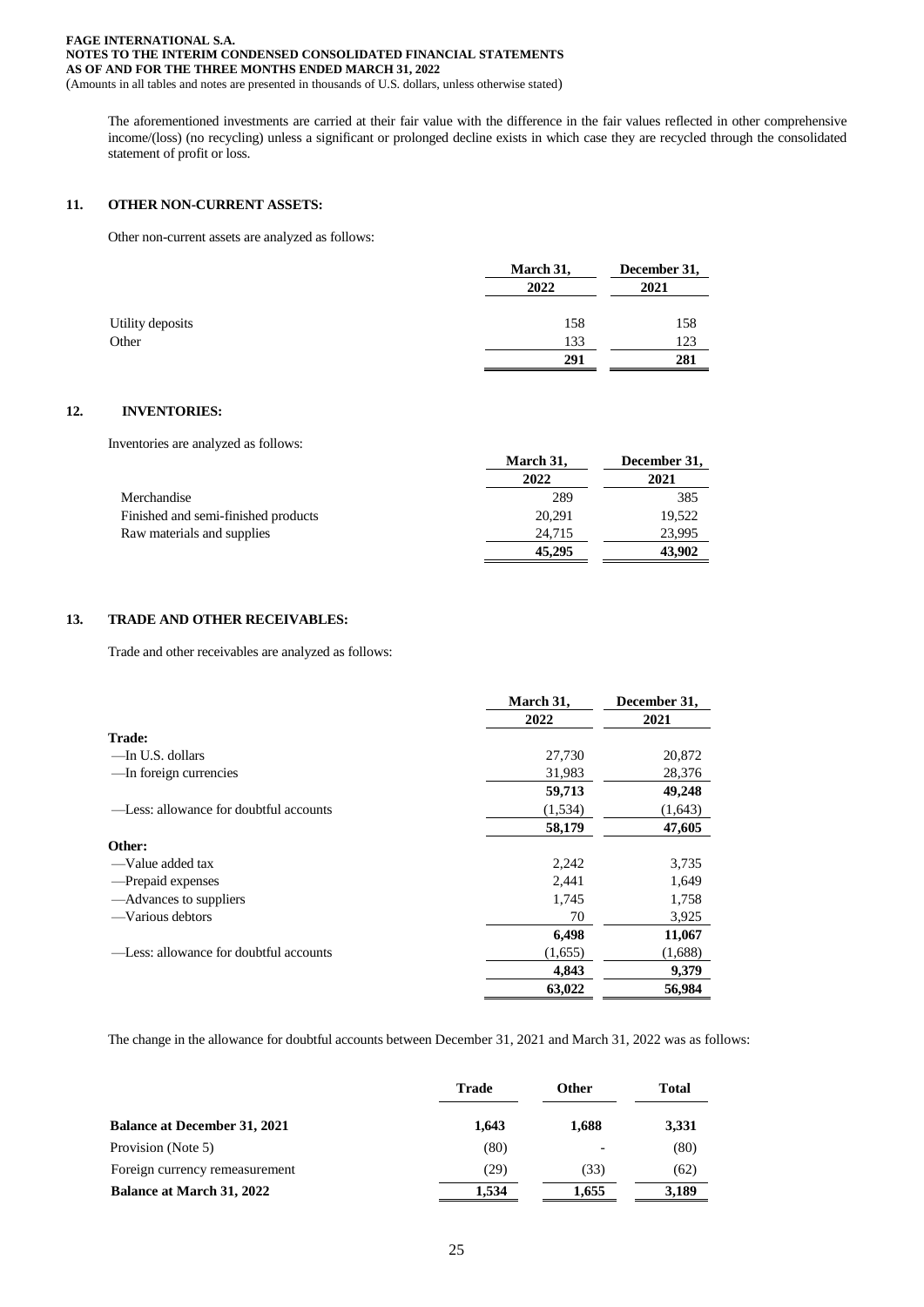(Amounts in all tables and notes are presented in thousands of U.S. dollars, unless otherwise stated)

Due to the prolonged and complex legal procedures in Greece, it is not unusual for the collection process to take three to five years before a case is finalized.

#### **14. RELATED PARTIES:**

The Group purchases goods and services from and makes sales of goods to certain related companies in the ordinary course of business. Such related companies consist of affiliates or companies which have common ownership and/or management with the Group.

Account balances with related companies are as follows:

|                                                     | March 31,<br>2022 | December 31,<br>2021 |
|-----------------------------------------------------|-------------------|----------------------|
| Due from:                                           |                   |                      |
| Dimitrios Nikolou Single Member P.C.<br>-           | 470               | 481                  |
| EMFI S.A.                                           | 109               | 31                   |
| Vis S.A.                                            |                   | 260                  |
| Iota Alpha Phi S.à r.l.<br>$\overline{\phantom{a}}$ | 37                | 3                    |
| Kappa Alpha Phi S.à r.l.<br>-                       | 24                |                      |
| Iota Phi S.à r.l.                                   | 31                | 21                   |
| Kappa Phi S.à r.l.                                  | 31                | 21                   |
|                                                     | 702               | 817                  |
| Due to:                                             |                   |                      |
| - Vis S.A.                                          | 27                |                      |
| Mornos S.A.<br>$\sim$                               | 202               | 28                   |
| Kappa Alpha Phi S.à r.l.<br>$\qquad \qquad -$       |                   | 9                    |
|                                                     | 229               | 37                   |

Transactions with related companies for the three months ended March 31, 2022 and 2021, are analyzed as follows:

|                                        | <b>Purchases from</b><br>related parties<br>Three months ended<br>March 31, |       | Sales to<br>related parties<br>Three months ended<br>March 31, |      |
|----------------------------------------|-----------------------------------------------------------------------------|-------|----------------------------------------------------------------|------|
|                                        |                                                                             |       |                                                                |      |
|                                        | 2022                                                                        | 2021  | 2022                                                           | 2021 |
| Inventories, materials and supplies    |                                                                             |       |                                                                |      |
| Mornos S.A.                            | 4,037                                                                       | 3,265 | 2                                                              | 3    |
| Vis S.A.                               | 352                                                                         | 185   | 2                                                              |      |
| EMFI S.A.                              | 101                                                                         |       | 186                                                            |      |
| Dimitrios Nikolou Single Member P.C.   |                                                                             |       | 14                                                             | 13   |
|                                        | 4,490                                                                       | 3,450 | 204                                                            | 17   |
| <b>Other services</b>                  |                                                                             |       |                                                                |      |
| Alpha Phi S.à r.l.                     |                                                                             | 900   |                                                                |      |
| Theta Phi S.à r.l.                     |                                                                             | 900   |                                                                |      |
| Iota Alpha Phi S.à r.l.                |                                                                             |       |                                                                |      |
| Kappa Alpha Phi S.à r.l.               |                                                                             |       | 9                                                              |      |
| Iota Phi S.à r.l.                      |                                                                             |       |                                                                | 11   |
| Kappa Phi S.à r.l.                     |                                                                             |       | 9                                                              | 11   |
| - Dimitrios Nikolou Single Member P.C. | 21                                                                          | 28    |                                                                |      |
|                                        | 21                                                                          | 1,828 | 32                                                             | 50   |
| <b>Total</b>                           | 4,511                                                                       | 5,278 | 236                                                            | 67   |

Purchases of inventories, materials and supplies from related parties represent approximately 5.5% and 5.2% of the Group's total purchases for the three months ended March 31, 2022 and 2021, respectively.

Other services from related parties represent approximately 0.4% and 14.2% of the Group's total costs for the three months ended March 31, 2022 and 2021, respectively.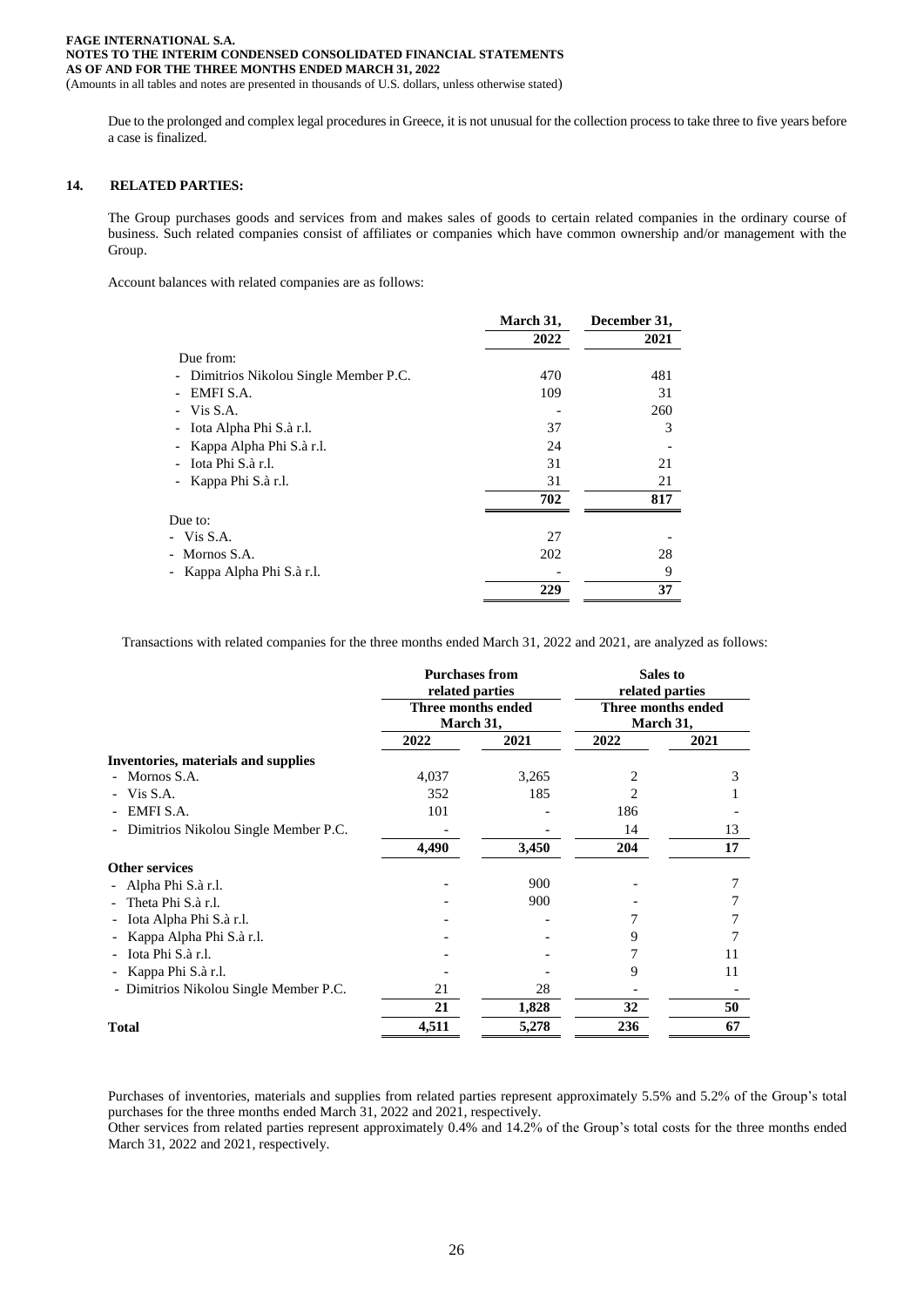## **15. CASH AND CASH EQUIVALENTS:**

Cash and cash equivalents are analyzed as follows:

|               | March 31,<br>2022 | December 31,<br>2021 |
|---------------|-------------------|----------------------|
| Cash in hand  | 66                | 69                   |
| Cash at banks | 92.496            | 119,170              |
|               | 92.562            | 119,239              |

Cash at banks earn interest at floating rates based on monthly bank deposit rates. Interest earned on cash at banks and time deposits is accounted for on an accrual basis and amounted to \$1 and \$9 for the three months ended March 31, 2022 and 2021, respectively, and is included in financial income in the accompanying consolidated statements of profit or loss (Note 6).

Cash and cash equivalents for the Group at March 31, 2022 consisted of \$11,538 denominated in foreign currencies and \$81,024 in U.S. dollars (\$8,929 and \$110,310, respectively, at December 31, 2021).

There was no restricted cash at March 31, 2022 or December 31, 2021.

#### **16. INTEREST BEARING LOANS AND BORROWINGS:**

Interest bearing loans and borrowings are analyzed as follows:

|                                  | March 31,  | December 31, |
|----------------------------------|------------|--------------|
|                                  | 2022       | 2021         |
| Senior Notes due 2026            | 420,000    | 420,000      |
| Less: Bond repurchases           | (131, 635) | (131, 635)   |
| Total long-term debt             | 288,365    | 288,365      |
| Less: Unamortized issuance costs | (3,507)    | (3,688)      |
|                                  | 284,858    | 284,677      |

On August 3, 2016, the Group completed the issuance of debt securities (the Senior Notes) at an aggregate face amount of \$420 million with maturity date on August 15, 2026. The Senior Notes bear interest at a rate of 5.625% per annum, payable semi-annually in arrears on each February 15 and August 15 commencing on February 15, 2017. The Senior Notes are redeemable, in whole or in part, at the option of the Group, at any time on or after August 15, 2021. During 2021 and 2020, the Group consummated open market repurchases, redemptions and cancellations of its bonds totaling \$123,975 and \$7,660, respectively, reducing the amount of outstanding debt securities (the Senior Notes) at both March 31, 2022 and December 31, 2021, to an aggregate face amount of \$288,365. For the three months ended March 31, 2022 and 2021, the repurchases and redemptions resulted in losses of \$0 and \$226, respectively, included in other expenses in the accompanying consolidated statement of profit or loss. The indebtedness evidenced by the Senior Notes constitutes a general unsecured senior obligation of FAGE International S.A. and ranks *pari passu* in right of payment with all other senior indebtedness and ranks senior in right of payment to all subordinated indebtedness of FAGE International S.A.

The Senior Notes Indenture contains certain covenants that, among other things, limit the type and amount of additional indebtedness that may be incurred by FAGE International S.A. and its subsidiaries and impose certain limitations on investments, loans and advances, sales or transfers of assets, liens, dividends and other payments, the ability of FAGE International S.A. and its subsidiaries to enter into sale-leaseback transactions, certain transactions with affiliates and certain mergers. The Group was in compliance with the terms of the Senior Notes Indenture as of March 31, 2022.

Finance expenses on the Group's interest-bearing loans and borrowings for the three months ended March 31, 2022 and 2021, amounted to \$4,236 and \$5,992, respectively, and are included in financial expenses in the accompanying consolidated statements of profit or loss (Note 6).

The annual principal payments required to be made on all loans subsequent to March 31, 2022 and December 31, 2021 are as follows:

|               | March 31,<br>2022 | December 31,<br>2021     |
|---------------|-------------------|--------------------------|
| $2 - 5$ years | 288.365           | 288,365                  |
| Over 5 years  | -                 | $\overline{\phantom{0}}$ |
|               | 288,365           | 288,365                  |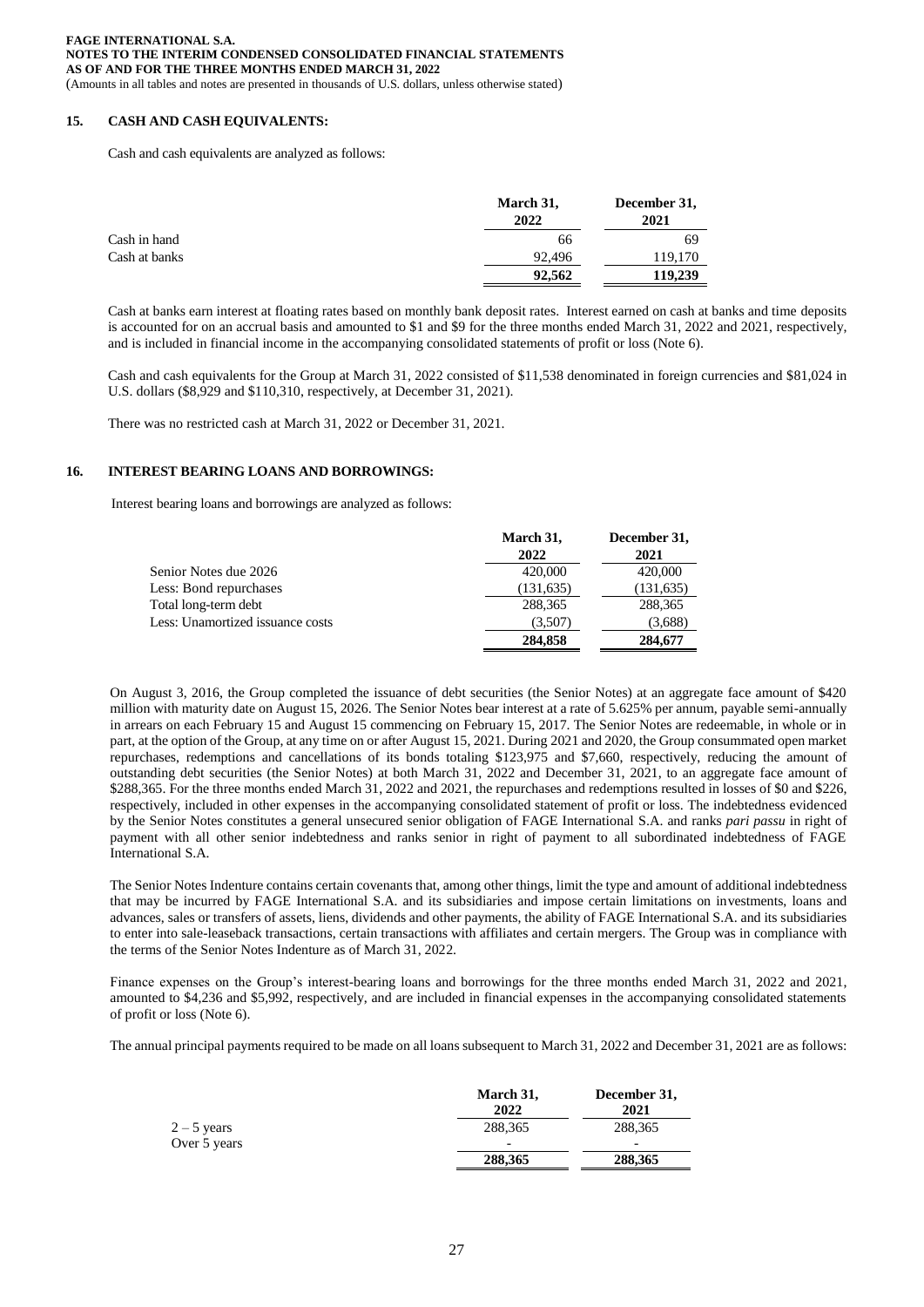**FAGE INTERNATIONAL S.A. NOTES TO THE INTERIM CONDENSED CONSOLIDATED FINANCIAL STATEMENTS AS OF AND FOR THE THREE MONTHS ENDED MARCH 31, 2022** (Amounts in all tables and notes are presented in thousands of U.S. dollars, unless otherwise stated)

## **17. TRADE ACCOUNTS PAYABLE:**

Trade accounts payable are analyzed as follows:

|                               | March 31, | December 31, |
|-------------------------------|-----------|--------------|
|                               | 2022      | 2021         |
| Suppliers in U.S. dollars     | 15,802    | 15.036       |
| Suppliers in other currencies | 10.245    | 10.591       |
|                               | 26,047    | 25,627       |

## **18. SHORT-TERM BORROWINGS:**

Short-term borrowings are draw-downs under various lines of credit maintained by the Group with several banks. The use of these facilities is presented below:

|                              | March 31,      | December 31, |
|------------------------------|----------------|--------------|
|                              | 2022           | 2021         |
| Credit lines available       | 35,000         | 35,000       |
| Unused credit lines          | (35,000)       | (35,000)     |
| <b>Short-term borrowings</b> | $\blacksquare$ | ۰            |

As of March 31, 2022 and 2021, the Group had no short-term borrowings.

Interest on short-term borrowings for the three months ended March 31, 2022 and 2021, totaled \$33 and \$32, respectively, for the Group and is included in interest expense in the accompanying consolidated statements of profit or loss (Note 6).

Amortization of fees for the revolving credit facility of FAGE USA Dairy Industry, Inc. for the three months ended March 31, 2022 and 2021, amounted to \$11 and \$15, respectively, and is included in interest expense in the accompanying consolidated statements of profit or loss (Note 6).

The available credit lines for the FAGE Group as of March 31, 2022 amounted to \$35,000 all of which was provided by Citibank, N.A. in the United States and secured by accounts receivable and certain inventory of FAGE USA Dairy Industry, Inc.

## **19. ACCRUED AND OTHER CURRENT LIABILITIES:**

The amount reflected in the accompanying consolidated statements of financial position is analyzed as follows:

|                               | March 31, | December 31, |
|-------------------------------|-----------|--------------|
|                               | 2022      | 2021         |
| <b>Taxes withheld:</b>        |           |              |
| Payroll                       | 502       | 481          |
| Third parties                 | 455       | 744          |
| Other                         | 215       | 210          |
|                               | 1,172     | 1,435        |
| Advances from customers       | 203       | 625          |
| Accrued interest              | 2,063     | 6,121        |
| Social security funds payable | 402       | 945          |
| Accrued and other liabilities | 16,427    | 16,968       |
|                               | 18,892    | 24,034       |
|                               | 20,267    | 26.094       |

## **20. SEGMENT INFORMATION:**

The Group produces dairy products and operates primarily in the United States, Greece and other European countries. Due to the nature of the products and the manner in which they are marketed to customers, the business is operated and managed as one business segment distinguished between the European operations and the U.S. operations. Accordingly, no operating results by individual or group of products are produced and neither are the Group's assets and liabilities analyzed by various product groups. Intra-segment balances and transactions have been eliminated on consolidation.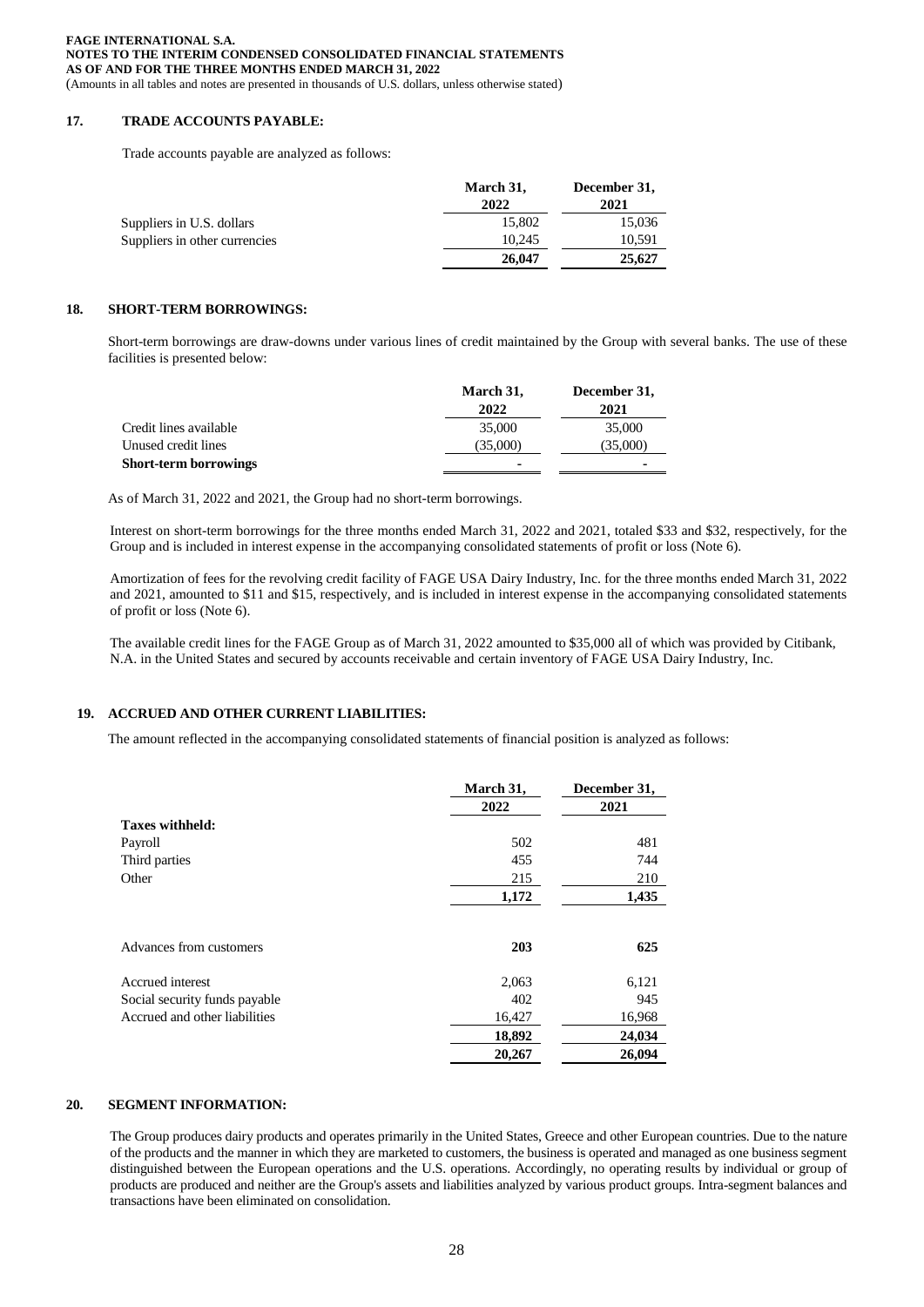#### **FAGE INTERNATIONAL S.A. NOTES TO THE INTERIM CONDENSED CONSOLIDATED FINANCIAL STATEMENTS AS OF AND FOR THE THREE MONTHS ENDED MARCH 31, 2022** (Amounts in all tables and notes are presented in thousands of U.S. dollars, unless otherwise stated)

Segment information for the three months ended March 31, 2022 and 2021, is analyzed as follows:

|                                                                                      | Three months ended March 31, 2022 |                    |                     |
|--------------------------------------------------------------------------------------|-----------------------------------|--------------------|---------------------|
|                                                                                      | <b>European</b><br>operations     | U.S.<br>operations | <b>Consolidated</b> |
| <b>Revenues</b>                                                                      |                                   |                    |                     |
| Net sales to external customers                                                      | 55,287                            | 82,847             | 138,134             |
| <b>Profit before income taxes</b>                                                    | 5,421                             | 1,215              | 6,636               |
| Income tax expense                                                                   | 949                               | 249                | 1,198               |
| Segment result net profit                                                            | 4,472                             | 966                | 5,438               |
| Income tax expense                                                                   | 949                               | 249                | 1,198               |
| Depreciation and amortization                                                        | 1,940                             | 6,735              | 8,675               |
| Financial expenses/(income), net                                                     | 3,570                             | 754                | 4,324               |
| Other segment information:<br>Capital expenditures:<br>Tangible and intangible fixed |                                   |                    |                     |
| assets                                                                               | 2.187                             | 1.084              | 3,271               |

|                                   | Three months ended March 31, 2021 |                    |                     |
|-----------------------------------|-----------------------------------|--------------------|---------------------|
|                                   | <b>European</b><br>operations     | U.S.<br>operations | <b>Consolidated</b> |
| <b>Revenues</b>                   |                                   |                    |                     |
| Net sales to external customers   | 62,332                            | 72,061             | 134,393             |
| <b>Profit before income taxes</b> | 8,926                             | 1,051              | 9,977               |
| Income tax expense                | (2,513)                           | 216                | (2,297)             |
| Segment result net profit         | 11,439                            | 835                | 12,274              |
| Income tax (benefit)/expense      | (2,513)                           | 216                | (2,297)             |
| Depreciation and amortization     | 2,013                             | 6,887              | 8,900               |
| Financial expenses/(income), net  | 4,696                             | 1,379              | 6,075               |
| Other segment information:        |                                   |                    |                     |
| Capital expenditures:             |                                   |                    |                     |
| Tangible and intangible fixed     |                                   |                    |                     |
| assets                            | 1.455                             | 323                | 1,778               |

The following table presents segment assets and liabilities of the Group as at March 31, 2022 and December 31, 2021.

| <b>March 31, 2022</b>      | <b>European</b><br>operations | U.S.<br>operations | <b>Consolidated</b> |
|----------------------------|-------------------------------|--------------------|---------------------|
| <b>Segment assets</b>      | 305,494                       | 324,900            | 630,394             |
| <b>Segment liabilities</b> | 270,706                       | 95,798             | 366,504             |
|                            |                               |                    |                     |
| December 31, 2021          | <b>European</b><br>operations | U.S.<br>operations | <b>Consolidated</b> |
| <b>Segment</b> assets      | 331,247                       | 325,518            | 656,765             |
| <b>Segment liabilities</b> | 274,616                       | 97,375             | 371,991             |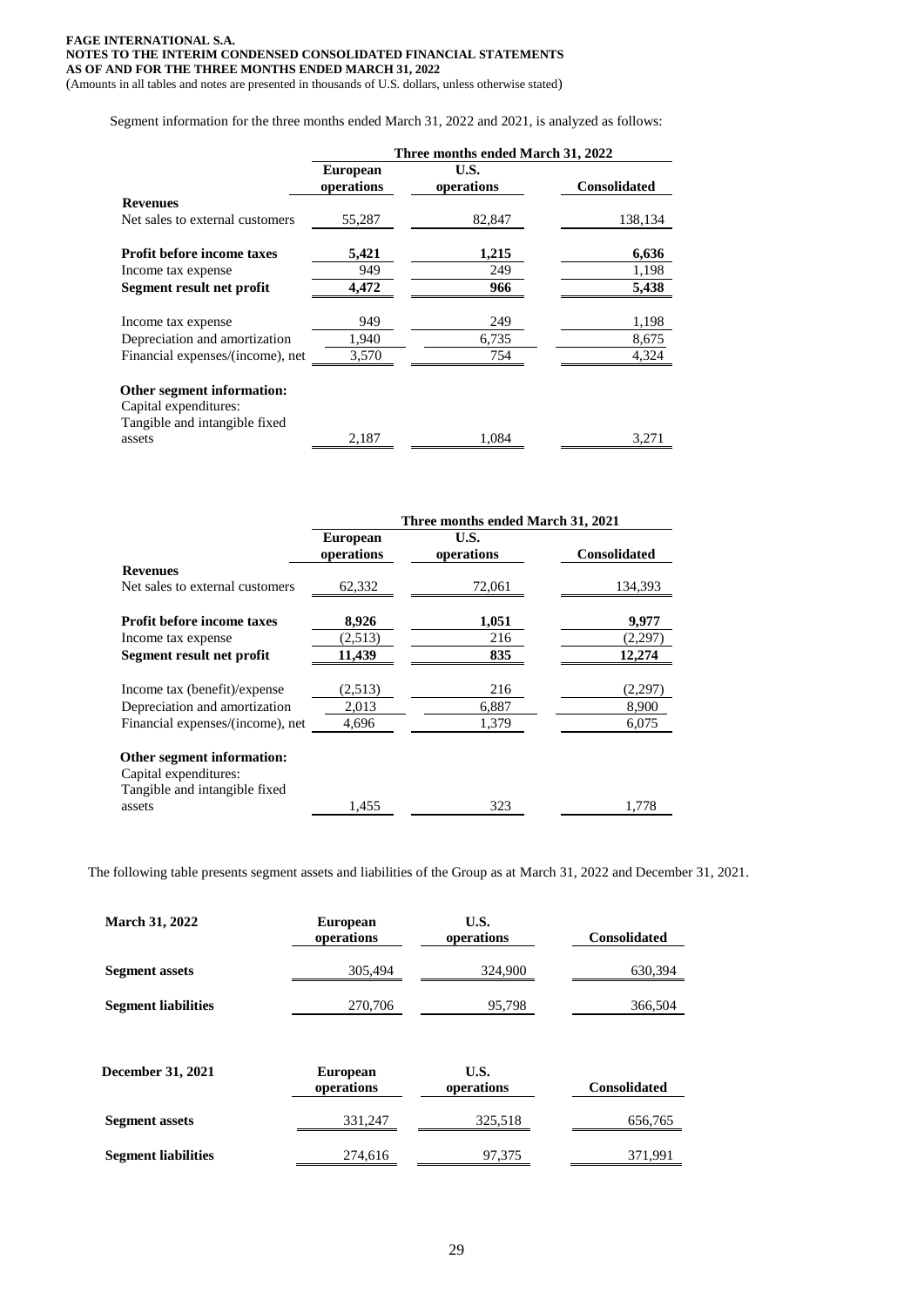(Amounts in all tables and notes are presented in thousands of U.S. dollars, unless otherwise stated)

## **21. CONTINGENCIES AND COMMITMENTS:**

#### **(a) Litigation and claims:**

- (i) From time to time, lawsuits have been filed against FAGE Greece by dairy farmers who supplied the company during the period from 2001 to 2007, claiming damages and loss of income due to alleged violations of the rules of Greek anti-trust law relating to FAGE Greece's case with the Hellenic Competition Commission, which was irrevocably closed in 2013. One lawsuit is pending before the Supreme Court of Greece. A second lawsuit is pending before the Athens Court of Appeal. Four lawsuits filed in 2020 are pending before the Athens Court of First Instance. The Group is vigorously defending these lawsuits and believes they are entirely without merit and will be dismissed.
- (ii) The Group is involved in various other legal proceedings incidental to the conduct of its business and its organizational structure. Management does not believe that the outcome of any of these other legal proceedings will have a material adverse effect on the Group's financial condition or results of operations. The Group maintains product liability insurance that it believes is adequate at the present time in light of the Group's prior experience.

#### **(b) Commitments:**

#### **(i) Letters of Guarantee:**

At March 31, 2022 and December 31, 2021, the Group had outstanding bank letters of guarantee in favor of various parties amounting to \$18 and \$18, respectively. Such guarantees have been provided for the good execution of agreements.

#### **(ii) Investment in the United States:**

To remain current in the U.S. market, the Group is engaged in modifications to the Johnstown facility. The Group has signed agreements with various suppliers and contractors related to these modifications. Future minimum amounts payable under these agreements as at March 31, 2022 amounted to \$3,240 all of which is due within the next 12 months. Of the total future amounts payable, \$252 is denominated in Euro.

#### **(iii) Investment in the Netherlands:**

The Group has decided to construct a new manufacturing facility in the Netherlands to meet increasing European demand. The Group has signed agreements with various suppliers and contractors related to this construction. Future minimum amounts payable under these agreements as at March 31, 2022 amounted to \$2,159 all of which are denominated in Euro. Most of these amounts are due between one and five years.

#### **22. RISK MANAGEMENT OBJECTIVES AND POLICIES:**

*a*) Credit Risk: The Group's maximum exposure to credit risk, due to the failure of counterparties to perform their obligations as at March 31, 2022 and December 31, 2021, in relation to each class of recognized financial assets, is the carrying amount of those assets as indicated in the accompanying consolidated statement of financial position. Concentrations of credit risks are limited with respect to receivables due to the large number of customers comprising the Group's customer base. The Group generally does not require collateral or other security to support customer receivables. There was no customer that accounted for more than 5.6% of the Group's revenue or receivables for the three months ended March 31, 2022.

#### *b) Financial Instruments*

 Set forth below is a comparison by category of carrying amounts and fair values as of March 31, 2022 and December 31, 2021, of all of the financial instruments that are carried in the consolidated financial statements: